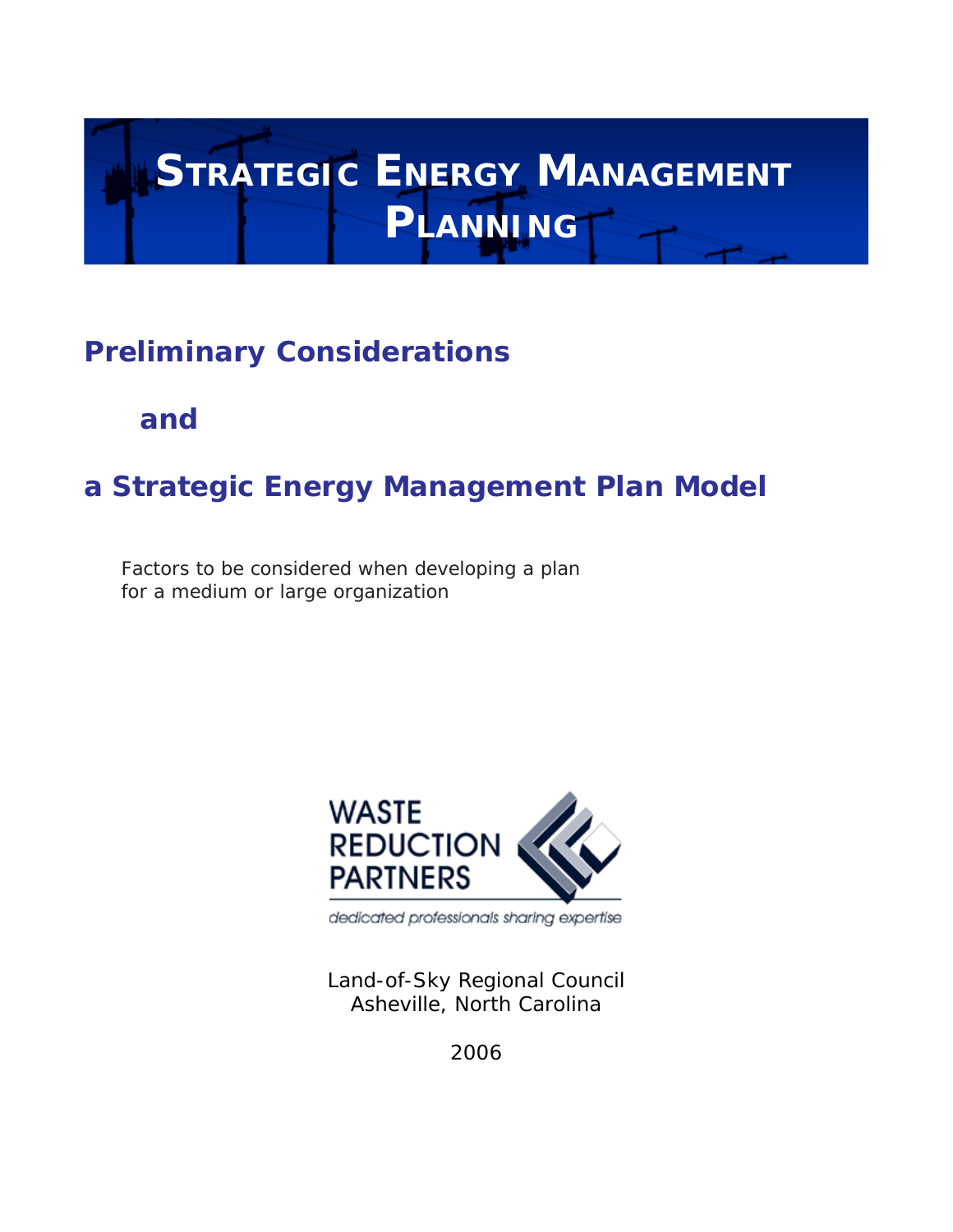# **Disclaimer**

This document is intended to convey information and guidance for identifying opportunities and options for waste reduction. Neither any WRP team member, the Land-of-Sky Regional Council (LOSRC), nor any funding agency shall be held liable for any statements, written or oral, included in this document, nor be held liable for any damages resulting from the document herein. Compliance with environmental and occupational safety and health laws is the sole responsibility of each organization. All legal and regulatory references within this document are intended only for informational purposes and are not to be taken as reliable sources of legal reference. Organizations should contact the appropriate legal and regulatory authorities for current regulatory requirements as well as for interpretation and implementation. All references and vendor materials (when available) mentioned in the report are included in this disclaimer. Mention of a vendor, brand name, or manufacturer does not represent an endorsement by LOSRC, the WRP program, nor any funding agency. Neither the LOSRC, WRP personnel, nor the authors of this report are responsible for practices or procedures implemented by individual organizations. Recommendations are given as options only, and are to be implemented by the organization at its discretion.

This document is sponsored by the State Energy Office, NC Department of Administration, and the U.S. Department of Energy, with State Energy Program funds, in cooperation with Land-of-Sky Regional Council. However, any opinions, findings, conclusions, or recommendations expressed herein are those of the author(s) and do not necessarily reflect the views of either the State Energy Office, NC Department of Administration, or the U.S. Department of Energy.

This document was prepared by:

Waste Reduction Partners Land-of-Sky Regional Council 25 Heritage Drive Asheville, NC 28806 Phone (828) 251-6622 FAX (828) 251-6353 E-Mail: WRP@landofsky.org

In Partnership with North Carolina Division of Pollution Prevention and Environmental Assistance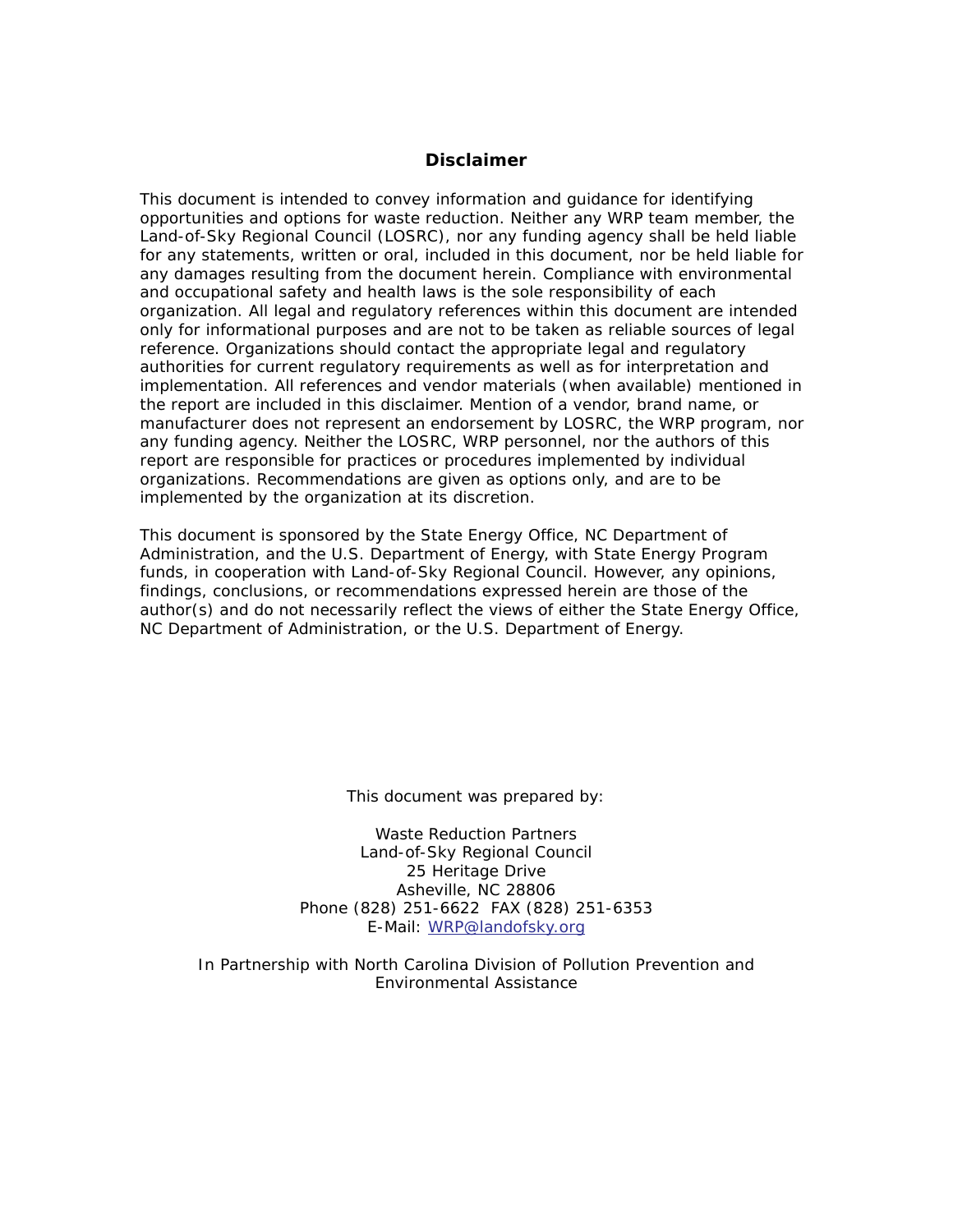# Strategic Energy Management Planning

# **Table of Contents**

| <b>Part I: Preliminary Considerations</b>                     | 1              |
|---------------------------------------------------------------|----------------|
| A Beginning                                                   | 1              |
| The Strategic Energy Plan                                     | 1              |
| <b>Opportunity Assessment</b>                                 | 2              |
| Bench-marking                                                 | 2              |
| <b>External Contacts</b>                                      | 3              |
| Preliminary Energy and Water Assessments                      | 4              |
| <b>Organization Assessment</b>                                | 5              |
| Preparing to Conduct a Successful Energy and Water Assessment | 5              |
| Managing the Strategic Energy Plan                            | 6              |
| The Basics of Strategy Development                            | $\overline{7}$ |
| Written Energy Strategic Plan Format                          | $\overline{7}$ |
| The Opportunity Implementation Process                        | 8              |
| The Cost of Pursuing Energy Efficiency                        | 10             |
| Part II: A Strategic Energy Management Plan Model             | 11             |
| <b>Table of Contents</b>                                      | 12             |
| Introduction                                                  | 13             |
| Definitions of Abbreviations/Acronyms                         | 14             |
| Section 1: Policy, Objectives & Goals                         | 16             |
| Section 2: Infrastructure                                     | 17             |
| Part 1. Existing Buildings                                    | 17             |
| Part 2. New Construction and Major Renovations                | 21             |
| Section 3: Purchasing                                         | 22             |
| Section 4: Transportation                                     | 23             |
| Section 5: Implementation and Education                       | 24             |
| Appendix A: Energy Efficiency Resources                       | 25             |
| Appendix B: Environmental Savings                             | 26             |
| Appendix C: Conversion Factors                                | 27             |
| Appendix D: Energy and Water Benchmarks                       | 28             |
| Appendix E: Explanation of Power Company Services             | 29             |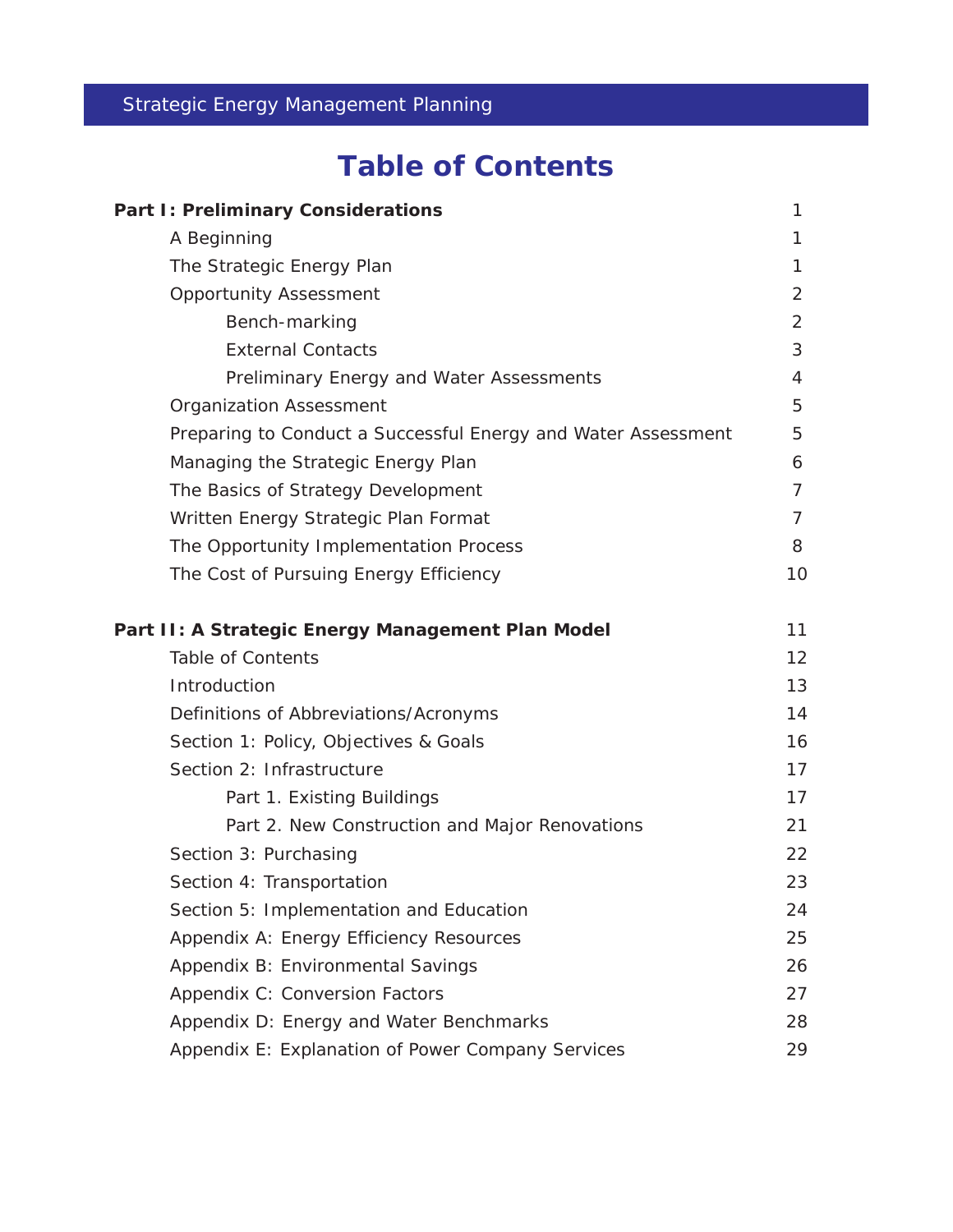# **Part I**

# **Preliminary Considerations**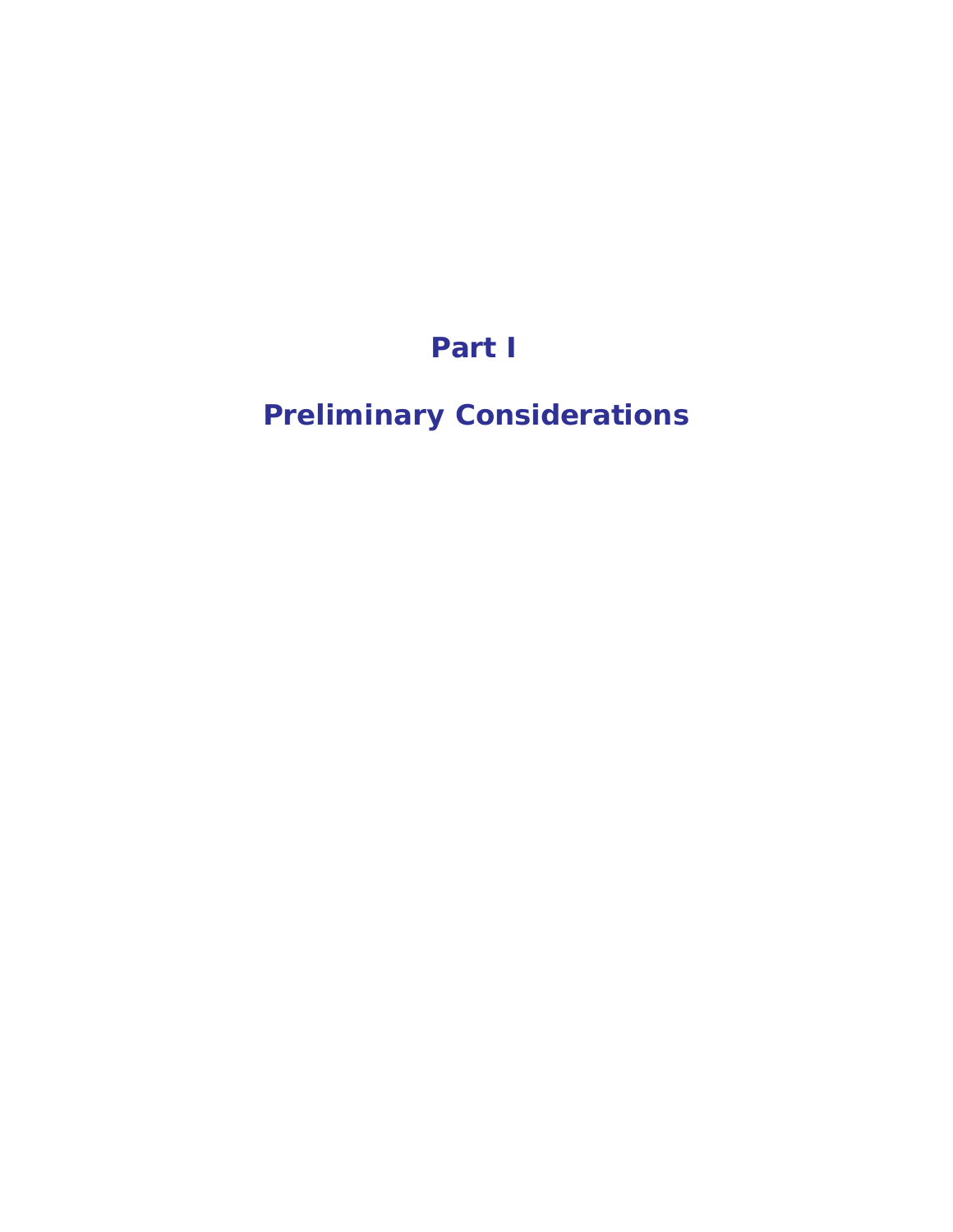# Part I: Preliminary Considerations

**S**izeable organizations should have a strategic energy management plan. The objective of requiring a strategic plan is to ensure that the organization is doing everything that is economically feasible to manage energy consumption to hold down energy and water related expenditures while also having a positive impact on community environmental initiatives. The complexity of a strategic energy plan will vary with organization size and may not be justified unless utility expenses exceed \$100,000, annually.

The Strategic Energy Plan

A Beginning

Successful energy management within organizations is usually found to be an integral part of the culture of those organizations and the plan itself may well be included in the organization's overall strategic plan. A written plan of action which is integrated into the organization's operational strategy or that is consistent with a mission statement is superior to an undocumented set of related actions taken by an organization.

The written plan identifies specific objectives or performance goals, courses of action to be taken, and states how performance will be measured. Undocumented energy management actions employed within an organization may lack consistency of purpose and represent a set of shortterm tactical actions as opposed to longer-term strategic action. Such tactical actions may require fewer organizational resources to implement but are more easily subject to termination or reversal in the daily allocation of operational resources. Tactical actions are more useful for fine-tuning strategy, but may lack the permanence required to achieve meaningful long-term results.



A written plan that is endorsed by the ultimate authority within an organization has status. The endorsement serves as a directive from top management on goals that it is assigning to the organization. By approving the plan, management has quantified its expectations, established initiatives by which its expectations will be achieved, endorsed the use of resources for achieving those objectives and has indicated how those efforts will be measured to be deemed successful.

A principal advantage of an approved written strategic plan is that it provides tacit administrative approval of the plan. Accordingly, the workforce responsible for plan implementation can focus on getting the work accomplished and reporting progress rather than on seeking out endless administrative approvals at each juncture of the process. More specifically, an approved strategic plan streamlines bureaucratic processes which may characterize some large organizations.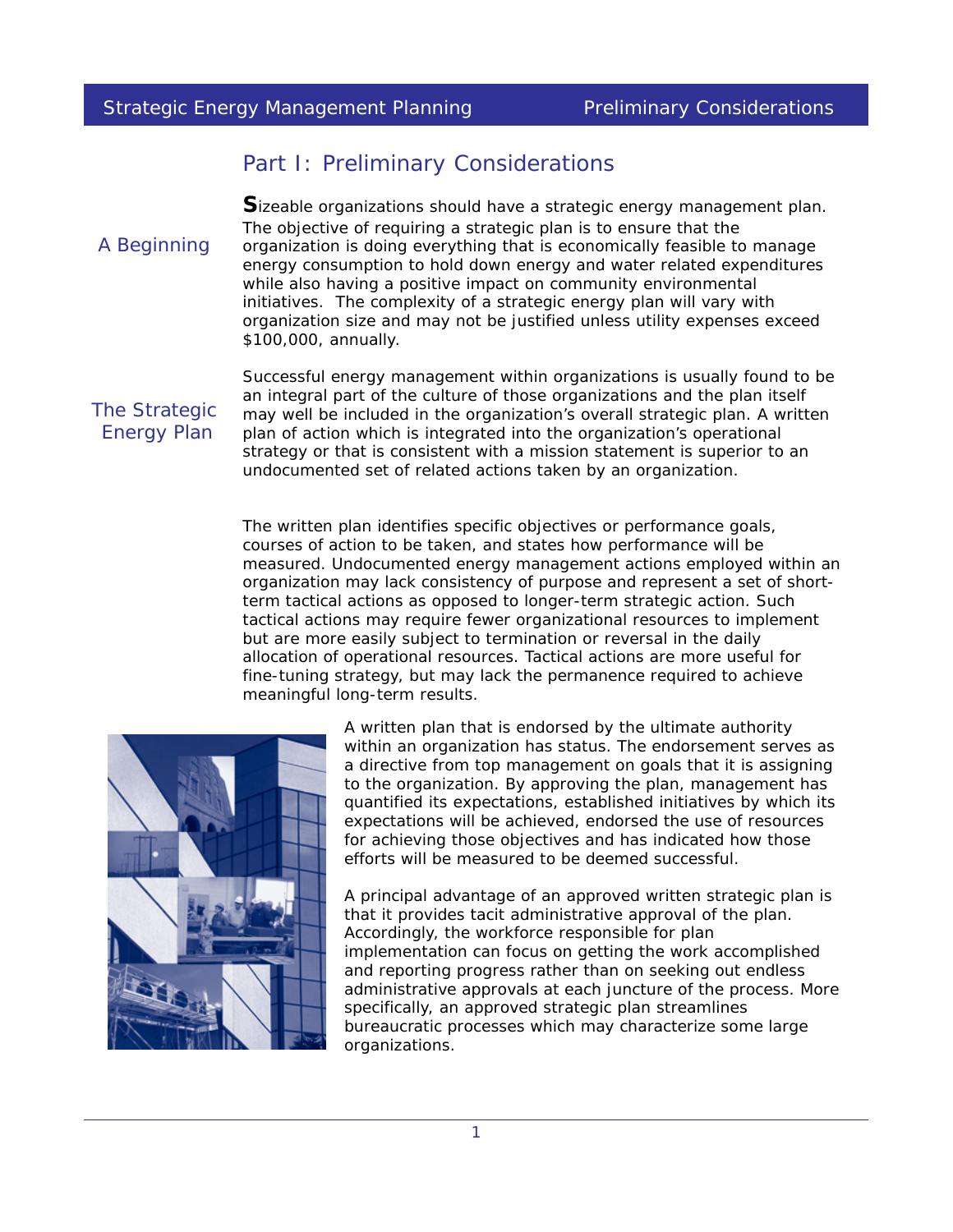The written plan should consist of at least four primary parts:

1) Specific measurable goals or objectives to be achieved in some related time frame;

2) A listing of the individual initiatives aimed at achieving those objectives;

3) A strategy for measuring the effects of those initiatives;

4) A plan for how those initiatives will be maintained over time. The maintenance aspect is important since it may not be realized by some that additional operational and labor costs above invested costs may be required to maintain many energy management cost savings initiatives.

The Strategic Energy management Plan is a finished product that consists of specific attainable goals in which the organization has determined it will allocate material, financial and human resources to accomplish.

In creating a strategic plan there is a significant measure of preliminary analysis and preparation work that should be accomplished initially. Specific measurable goals that are to be accomplished over an explicit time period requires analysis as well as understanding of any limitations in resources that an organization may face.

The strategic planning process should begin with both an opportunity assessment and an organizational assessment. While the opportunity assessment quantifies potential energy efficiency opportunities that an organization may be capable of taking advantage of, the organizational assessment appraises the capacity of the organization to respond to the strategic plan. Both are equally important so that achievable goals are quantified and assigned through the strategic plan. Strengths, weaknesses, opportunities and in some cases, external challenges, need to be accounted for.

To conduct an opportunity assessment you should be familiar with how well you are currently doing relative to your peers. Even the best organizations are not so advanced that they are unable to learn from what others are doing. Bench-marking with similar organizations who have established a strong reputation for having a successful energy management program is a good starting point. In bench-marking a peer, you should be as interested in their organizational commitment to an energy strategy as you are with the measures they have taken to reduce energy costs.

Many organizations use a Key Performance Indicator (KPI) as the unit of measurement for their energy use benchmarking. Examples of KPI include Btu per square foot and utility cost per square foot. Energy use and cost comparisons can be based on other product or service output such as unit of production, occupancy, customers served, hour of operation, etc.

# **Opportunity** Assessment

*Bench-marking*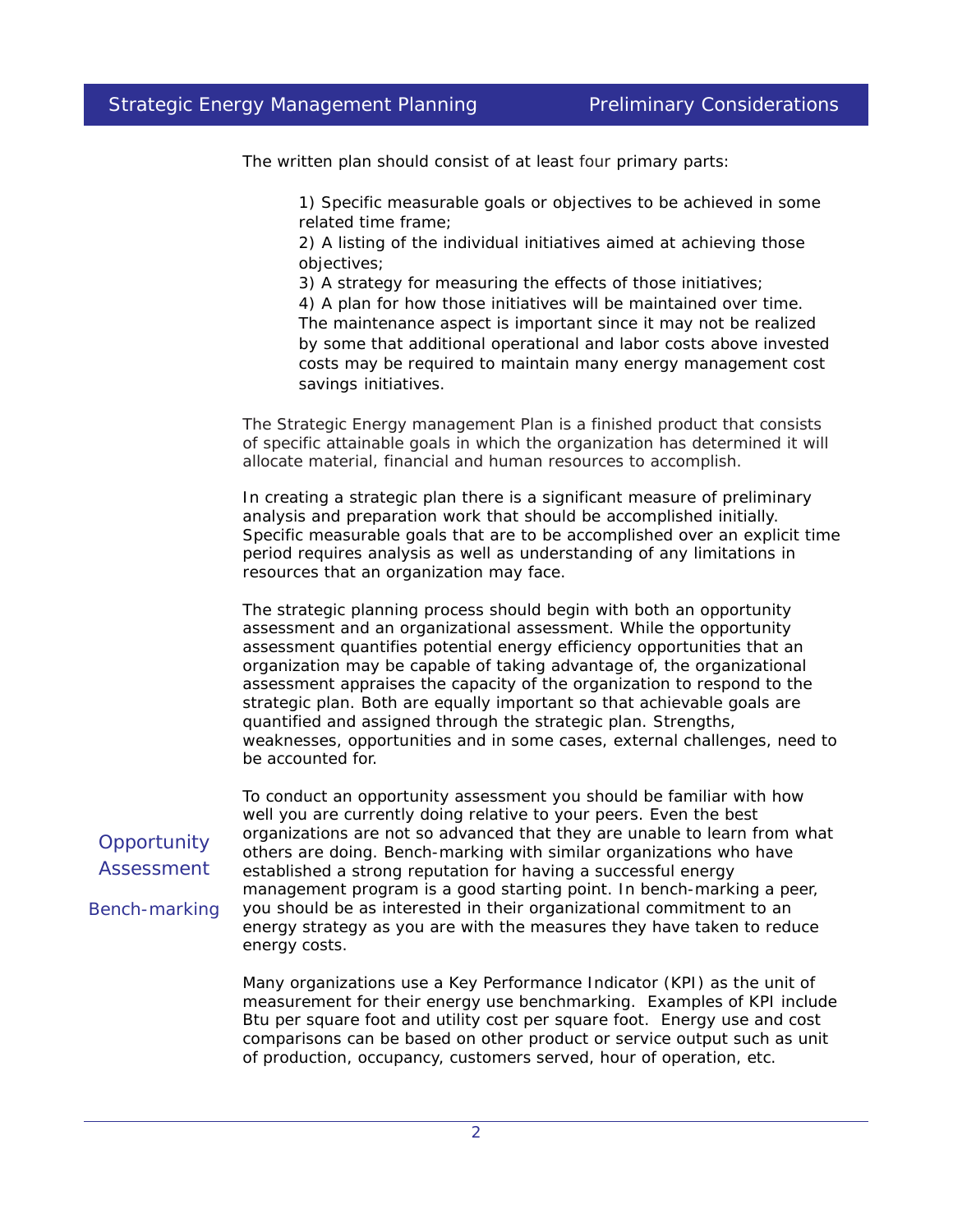It would be beneficial to obtain answers to the following questions when conducting a bench-marking exercise:

- What has this organization done, or is doing to reduce energy consumption and cost?
- What do they indicate that worked well? What did not work?
- How does the organization measure its achievements relative to base-line consumption and cost?
- How does the organization account for expansion and rising energy consumption and costs in its reports? How does it report "avoided costs" in a way that is understood and appreciated?
- What were the organization's obstacles in developing an Energy Management Strategy?
- What were the organization's obstacles to implementing an Energy Management Strategy?
- What are the organization's obstacles in maintaining initiatives and strategy momentum?
- How far up the administration is the Energy Management Strategy endorsed?
- What material, financial and human resources were required to implement the strategy?
- What level of external assistance was required to implement the strategy?

*External Contacts*

It may be helpful to contact reputable vendors, utility companies and sales engineering staffs for businesses that specialize in energy management equipment and services. An organization should take care that it is contacting viable firms that are willing to provide information without obligation. Most firms understand the procurement restraints of various organizations and are quite willing to assist by providing valuable information without having unrealistic business expectations.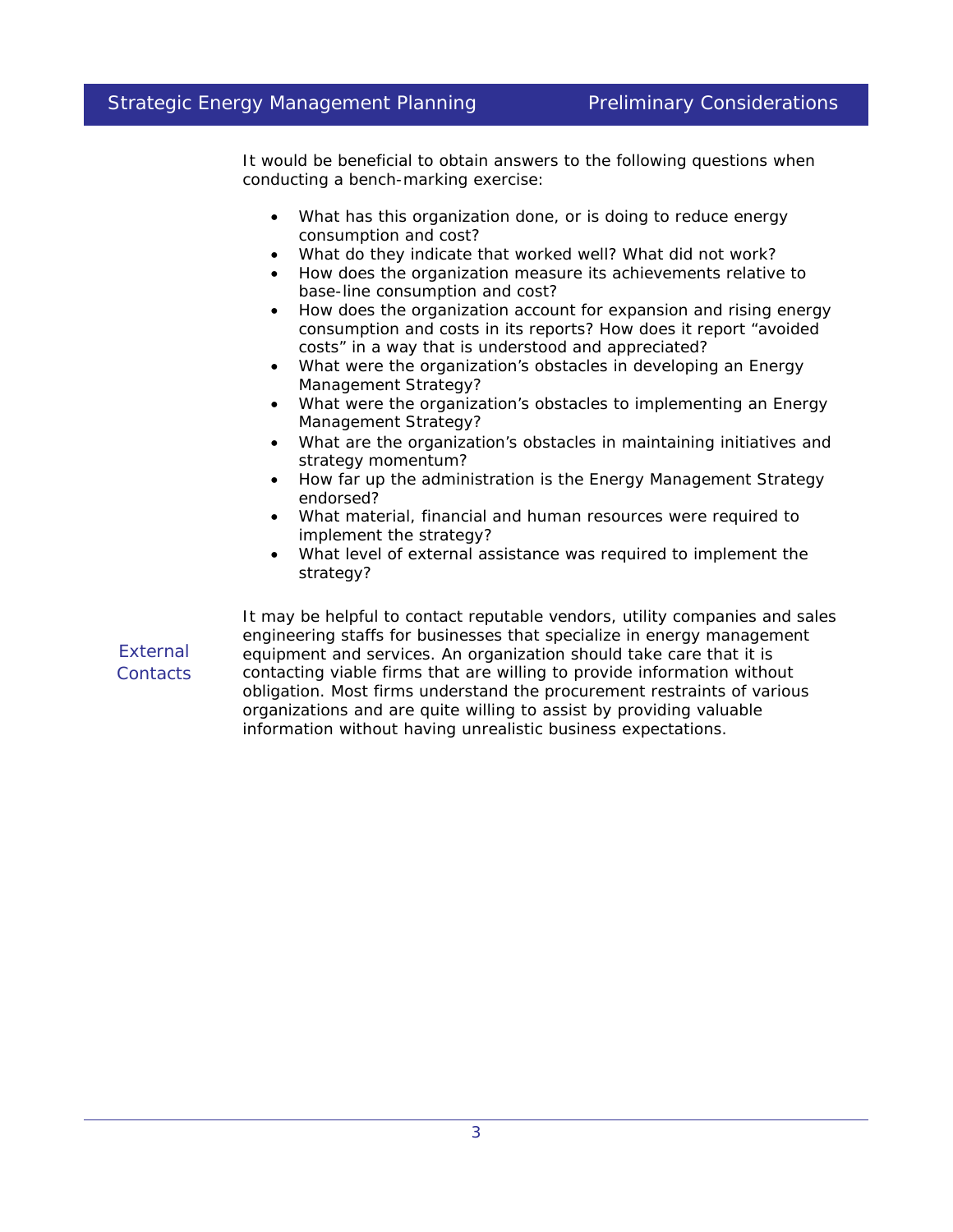This is a good beginning for starting the process of putting opportunities and priorities in perspective. A trained assessor can conduct a site visit to discuss building operating characteristics with the maintenance staff and principal organizational representatives. The assessor will be interested in the age, repair history, preventive maintenance schedules and operational condition of energy and water-using systems, as well as any energy and water consumption and cost data that can be made available for the facilities being reviewed.

*Preliminary Energy and Water Assessments*

Any previous assessments and implementation history should also be noted. How occupants are using energy-consuming systems is also a critical factor. How equipment purchase decisions are made will also be discussed. A report listing potential energy and water efficiency improvements and economic returns that might be possible for a specific site will then be prepared. More detailed audits may be needed once the efficiency potentials have been reviewed and in particular, where significant capital investments require more extensive financial and funding review and professional engineering resources.

The assessment and auditing process provides information that can become energy management initiatives in the strategic plan. The report needs to be organized to anticipate the concerns and goals of key functions in the organization as the Strategic Energy Management Plan is developed:

- Top Management. How do energy and the decisions regarding its use impact overall business performance? What are the options for taking action? What information is needed to assure that energy cost control is underway and sustained and converted to usable progress reports? How will efforts to control energy costs require cooperation across departmental lines? What changes or events must take place in the organization before energy improvements can realistically take place? How should the top manager foster and support the cooperation needed for the organization to truly control its energy costs?
- Finance. What are the costs involved both in using energy and controlling its waste? What accounting reports should relate energy consumption to financial performance?
- Operations Leaders. How can standard operating procedures be amended to minimize wasteful energy practices? How can staff be held accountable for energy-smart behavior?
- Engineering. What capital improvement proposals offer the most potential improvement to reliability, productivity and cost control?

Ideally, the plan should be a rolling, multiple-year plan that is updated and extended on an annual basis with priorities revised as necessary and that gives due recognition to the presence of new opportunities and technologies that may develop. This gives the plan a status of permanence. A static or one-time plan that is never updated or carried forward too often appears to be no more than a passing or temporary initiative. Managing energy in an organization should be treated as a continual strategy that is automatically carried forward in future years and that addresses the organization's longterm ability to remain viable in a competitive environment.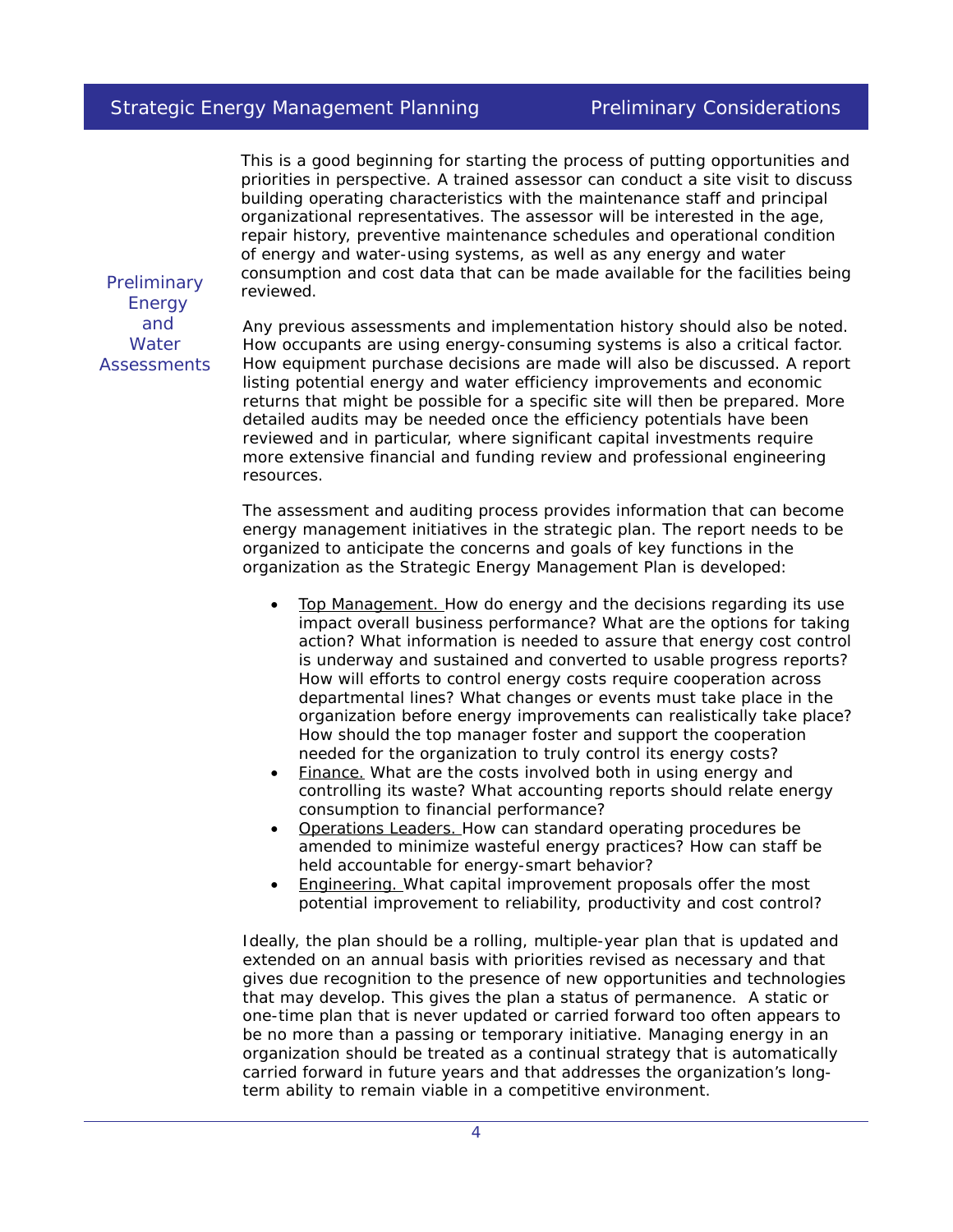While it is important to assess what energy efficiency opportunities are available to the organization, it is just as important to assess the organization's ability to deliver resources and internal skills to the process. Without understanding and planning for realistic organizational limitations, strategic objectives will not likely be attained. A strategic plan needs full endorsement by all within an organization who will exercise authority over certain phases of the plan. Attention to how strategic decisions are implemented within an organization will likely determine whether a viable strategic plan is being created as opposed to putting together an elaborate shopping list. It is important for those who are responsible for making long-term financial commitments to be involved in the strategic energy planning process as well as other functions such as legal, contracting, procurement, accounting, facility operations, maintenance and engineering.

An analysis of the organizations business procedures is very important.

• Who participates in evaluating and implementing changes to operations and what procedures are used to accomplish these changes?

• If operational or capital funds are required, when does the organization begin assembling proposals in anticipation of setting the next year's budget?

• Who are the decision-makers involved in this procedure and what are their criteria for making decisions?

• In what form should recommendations be presented to meet the requirements of the decision-makers?

Good communications at the outset will make the purpose of the energy and water assessment clear to all participants. Otherwise, assessments performed by an "outsider" may be resisted by some individuals. The physical examination of your facility and energy-related records will require the cooperation of a number of staff. These individuals will not always understand or agree with the assessment process and the recommendations it provides. Some people are comfortable with "the way things have always been done." To some, improvements suggest change, and change implies risk. Some of these individuals will play a role in approving or vetoing recommended energy improvements. Some may feel that an assessment will be interpreted as evidence of poor job performance. There may be barriers to cooperation across department lines that need to be addressed as an issue of team performance. It is not unusual for one department to pay for an improvement, another to invest hours of labor in implementing it and yet another to be credited for the savings generated. Without a team approach that gives value and recognition to the total involvement, successful results are not likely to be achieved.

Preparing to Conduct a **Successful** Energy and **Water** Assessment

**Organization** Assessment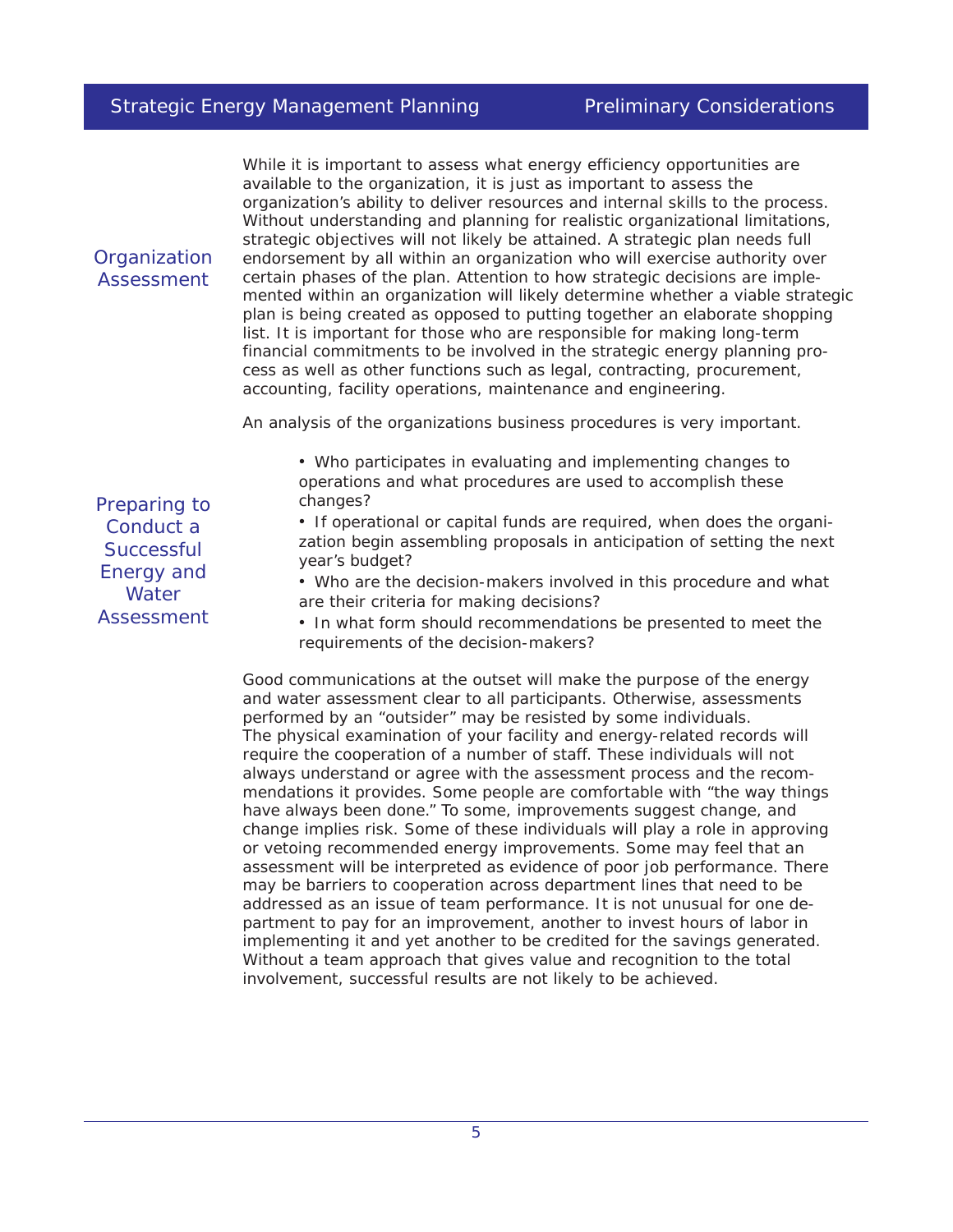An organization may be large enough to employ its own engineering and technical resources for project review, project management and quality assurance. However, many organizations are small and have relatively few inhouse technical resources. Every organization should determine how to assure the quality of its initiatives and determine how they are to be maintained over time. Even within large organizations, attempting to assign project management tasks to an overworked engineering group can negatively impact the outcome of the strategic energy initiative.

Managing the **Strategic** Energy Plan

It is usually a mistake to casually assign the energy initiative to an existing employee with the intent of having that employee do two jobs. Neither is assigning the initiative to an employee who seems to have available free time or to the busiest employee within the organization necessarily an effective means for assuring successful energy management. An organization usually gets the level of energy management it deserves. When assigning the energy initiative to an existing employee, the organization may appear to be economizing. However, the organization is more likely signaling a view that the initiative lacks importance, or that it considers the program to be temporary. Positive or negative signaling from management at the onset could be the difference between long-term success and failure.

Some energy managers within organizations may operate independently and may not have full authority in the areas where energy and water are purchased, used and managed. Accordingly, the level of prestige assigned to the energy strategy by top management will dramatically affect the working relationships between the energy manager and key individuals within the organization. Successful energy management is much more than throwing away old technology in favor of new. The effectiveness of the energy manager depends on solid internal working relationships that help steer a large and diverse group of personnel toward a common purpose. Conversely, it takes only one uncommitted stakeholder in the process to scuttle even the best of management strategies.

Although an energy strategy may be completely contracted out in a relatively small organization, consideration should be given to acquiring a full-time internal energy manager. No organization should assume that even the most solid project guarantee from the highest quality energy provider is sufficient to attend to the need for intense project advocacy within the organization itself. The opportunity might also substantiate the financial justification for employing a full-time energy manager.

Notwithstanding the significant project management tasks inherent to most energy management strategies, continued vigilance is necessary if energy savings are to be maintained on a continuing basis. And, just as political, technological and economic changes provide energy efficiency opportunities today, continued advancements warrant permanent monitoring of the environments over time. Many of these issues argue for a full-time energy manager within any organization large enough to have an energy management strategy. It might be preferable to have a slightly underutilized energy manager who can assist with other projects, than to expect an existing employee to accept new duties and continue to be effective in an existing job.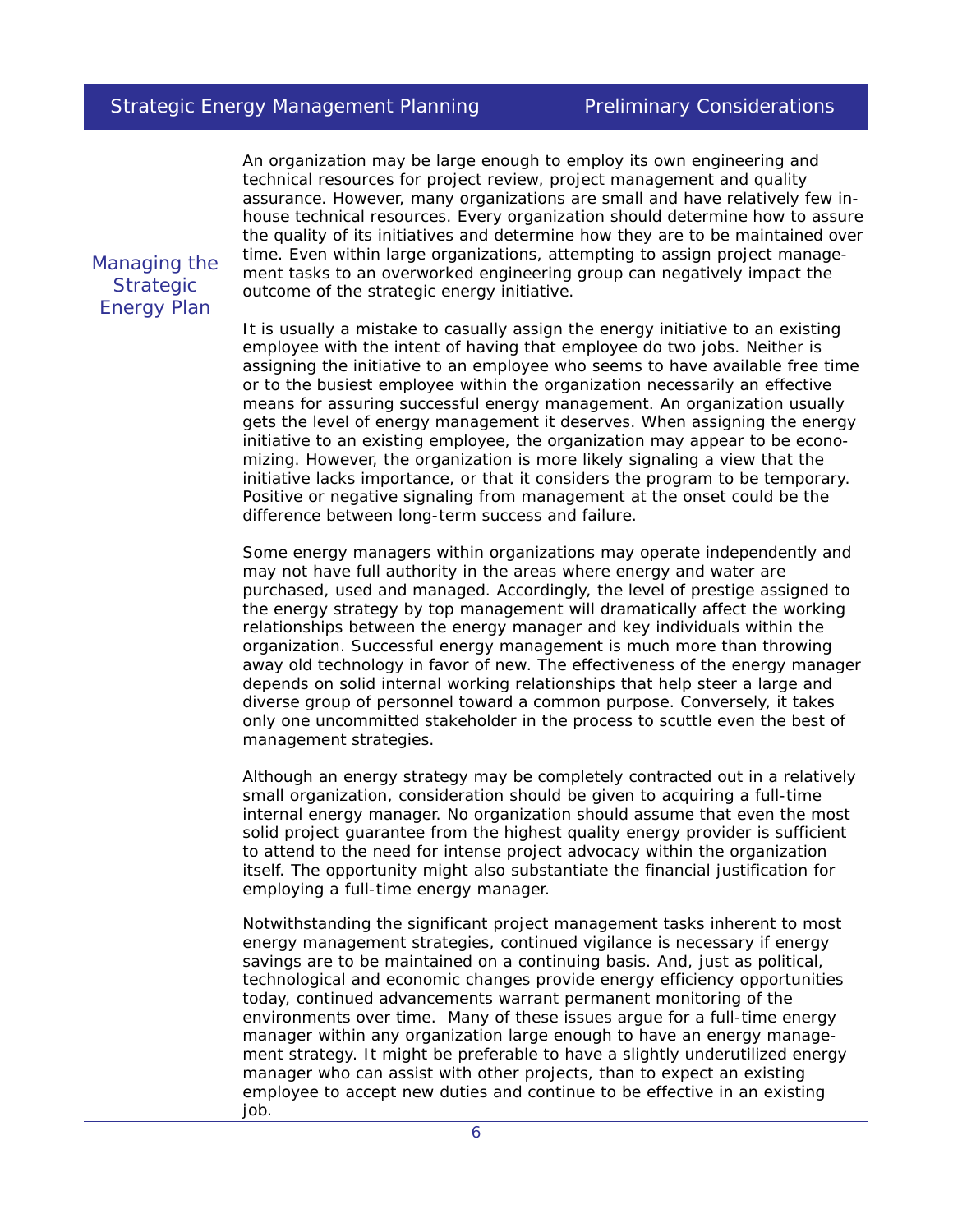The Basics of **Strategy** Development

While the plan should not be created in a vacuum, care should be exercised when determining who in the organization will participate in the assessments and development of the energy strategy. Ideally, the organization's energy manager should document meeting proceedings and key decisions as well as to produce all draft and final documents. It is also important that a senior position having ultimate authority over the strategic energy initiative be active in the process, as needed, to clear road-blocks, mediate problems and to refocus group efforts as required. While it is desirable to include all stakeholders in the process, managing group dynamics in a way that achieves optimal results is difficult, but exceedingly important. It may be worthwhile to utilize an experienced facilitator in some cases.

**Written** Energy Strategic Plan Format

The format of the written energy management strategy can take many forms. It might be presented as a single page bullet list, or as a list in combination with brief written descriptions of the initiatives. The written strategy might also be a comprehensive written plan with detailed descriptions of initiatives, procedures and organizational definitions. The plan should include energy consumption and cost data indices with detailed explanations on how the plan objectives will be measured.

Each organization will have different approaches and formats for a written strategic energy plan. How detailed the road map is may have more to do with how specific the organization feels it needs to delineate its initiatives to ensure success. Most importantly, the format of the report should not become the goal itself, but rather should reveal in clear and concise terms what the objectives of the strategy will be and how that objective will be achieved. The absolute least amount of work required to effectively document the strategy and to provide broad-based approval and certain momentum toward achieving the objective is preferable. In this way, the real work of reducing energy consumption and expenses can begin in earnest.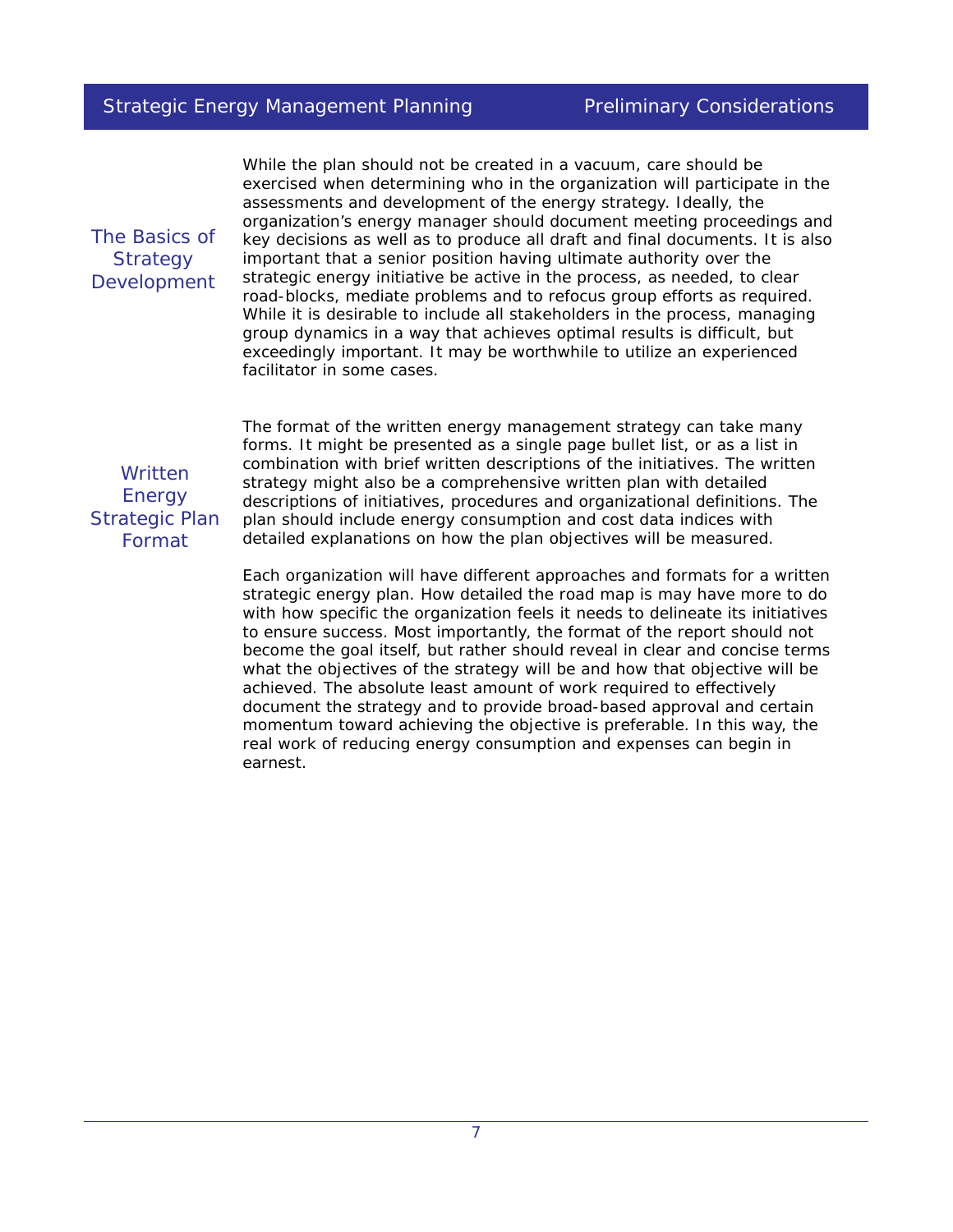The **Opportunity Implementation** Process

Each individual plays a part in achieving energy efficiency goals in government or institutional facilities, non-profit, or business organizations. The critical factors are leadership and individual behavior based on awareness of expectations. When leaders engage their organizations in striving for more efficient use of energy resources, the results are improved financial performance, contribution to community clean air objectives and reducing the nation's dependence on foreign energy. In the process, organizational performance improvements evolve that also have an impact on productivity, quality of service to customers and an enhanced work environment.

An individual goes through a series of changes starting with **unawareness** (unconscious of one's behavior that results in ineffectiveness; not aware of problems or opportunities to improve); **discovery** (conscious of one's behavior that results in ineffectiveness; becoming aware of opportunities to improve); **commitment** (consciously putting into practice new behavior or skills and new procedures to solve and avoid problems); **success** (automatically applying new behavior or skills as a standard of daily operations).

A successful energy efficiency program will require each employee to participate in the mainstream of acquiring **knowledge**, engaging in clear **communications**, enthusiastic **involvement** and appropriate **reward**. Once these factors are in place, an effective Opportunity Implementation Process then becomes possible to organize that serves to:

- Thoroughly review all parts of an opportunity.
- Summarize critical data that concern the opportunity or implementation solution.
- Avoid trying to pursue an opportunity that is beyond the control or influence of the team involved.
- Avoiding work on opportunities that are too general, too large or not adequately defined.
- Including the right people from the beginning.
- Planning properly to execute and evaluate the selected solution.
- Avoiding the cost of lost opportunity.

There may be attitude barriers to success that will have to be addressed:

- Ineffective management behavior.
- Conflict of departmental versus total organizational goals.
- Conflict between short and long range opportunities.
- Conflict between daily operations and energy efficiency training requirements.
- Expecting results too fast or too slow.
- Expectations too high or too low.
- "Not invented here" attitude.
- Conclusion that "we are good enough already."
- Language problems.
- Anonymous skepticism.
- Fear of Change.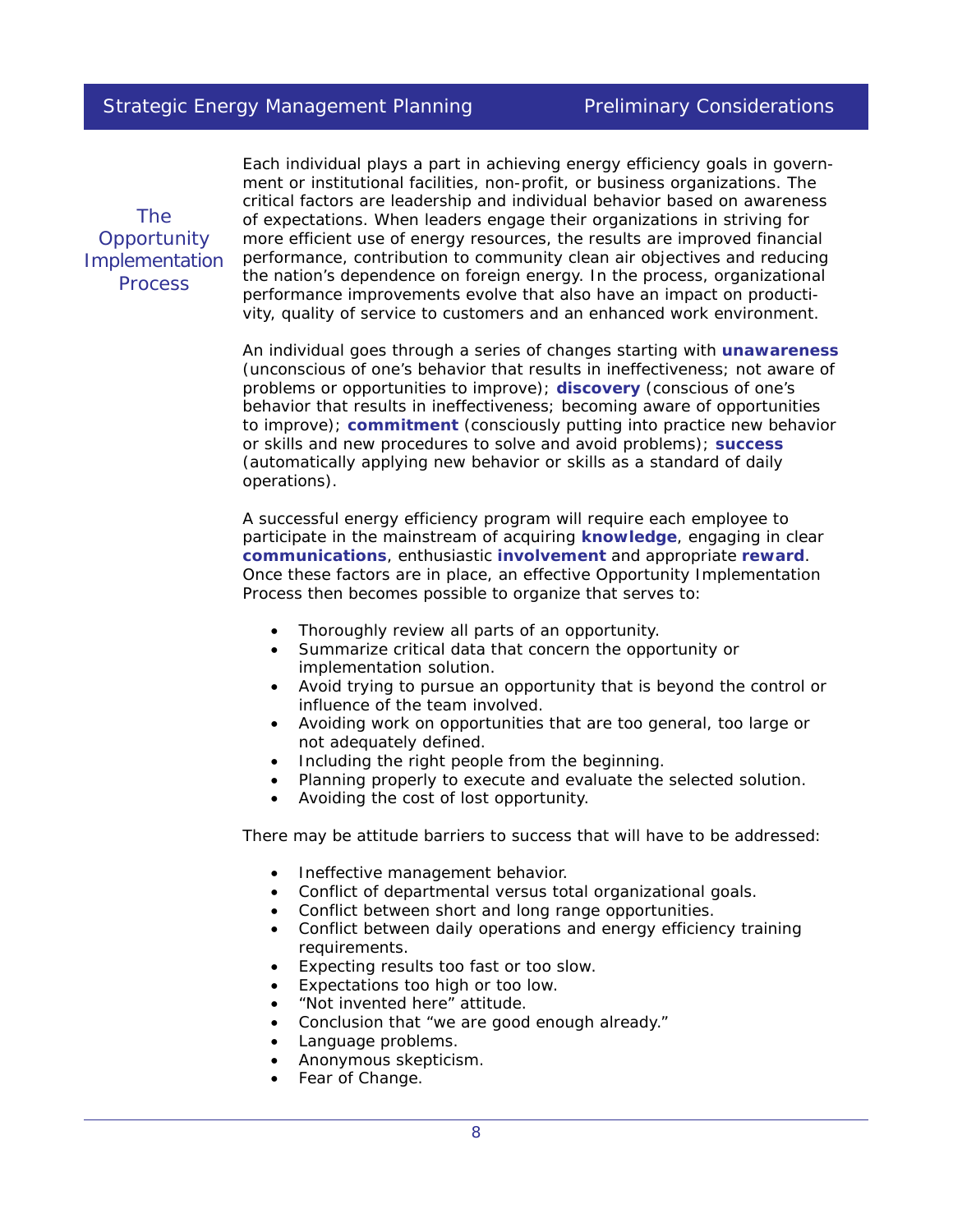

# **Best Energy Management Practices**

- $\sqrt{\ }$  Commitment by Top-Level Management
- √ Clearly Defined Energy-Reduction Goals
- $\sqrt{ }$  Communication of the Goals to All Organizational Levels
- $\sqrt{ }$  Assignment of Responsibility and Accountability at the Proper Levels
- √ Tracking of Energy Use
- √ Continuous Identification of All Potential Savings
- √ Adoption of Project Investment Criteria Reflecting Project Risks and Returns
- √ Provision for Recognition and Reward for Achieving the Goals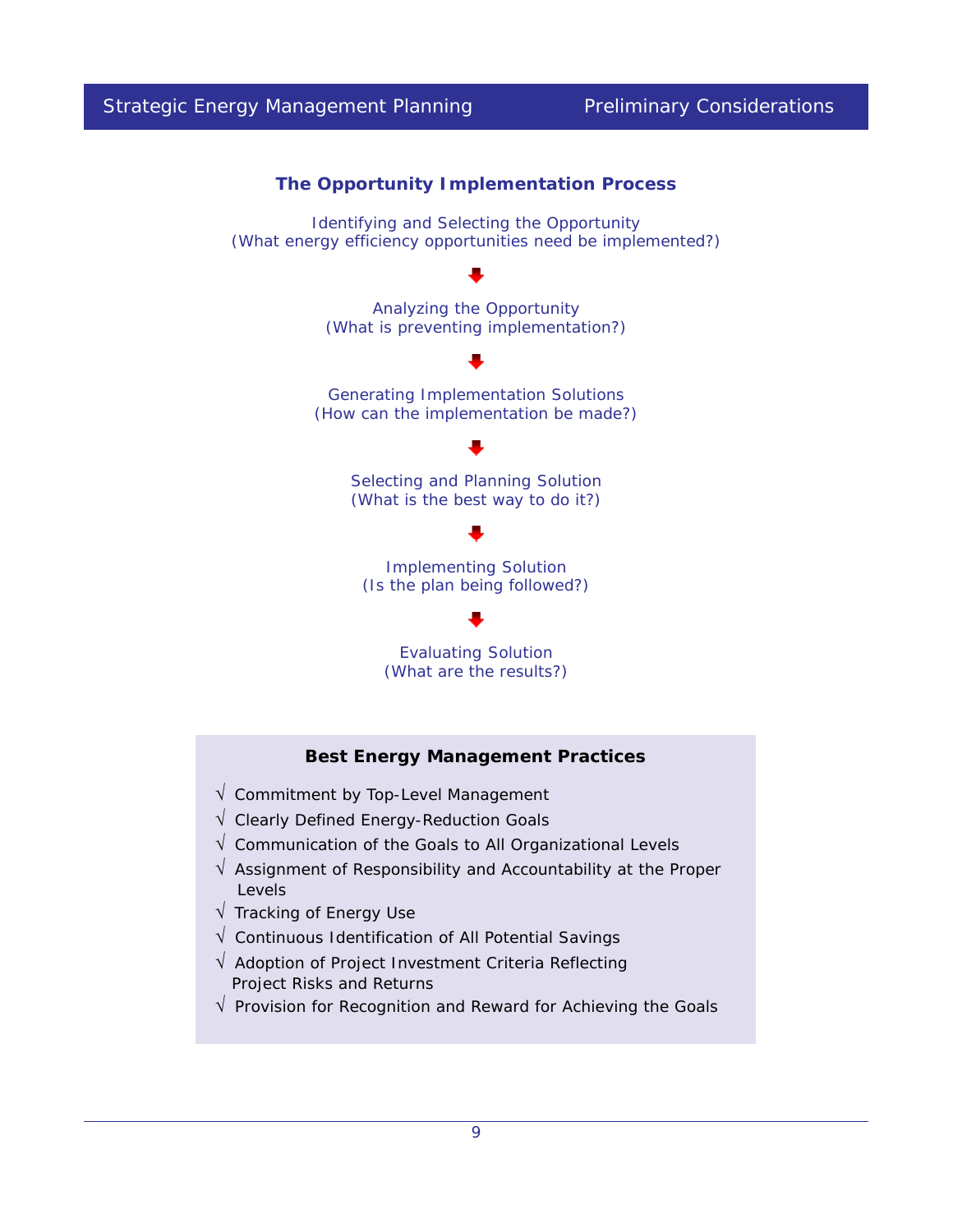**NO COST/MAINTENANCE.** Numerous improvements in efficiency can be achieved through more effective management of resources and informed employee behavior, such as:

- Turning off lights when not needed.
- Removing unneeded light bulbs.
- Using lower wattage bulbs or more efficient ones.

• Lowering thermostat heating settings.

- Raising thermostat cooling settings.
- Reducing heating and cooling settings during unoccupied hours.
- Turning down heating or cooling somewhat before the end of operating hours.
- Servicing and adjusting HVAC systems on a regular basis.
- Turning off machines and equipment when not in use.
- Making sure all automatic controls are in good working condition and set properly.

**INCREMENTAL IMPLEMENTATION.** Other efficiency initiatives can be supported with operating and maintenance budgets to be accomplished over an extended period of time. One example is the incremental upgrading of T-12 to T-8 fluorescent lamps and electronic ballasts during spot lamp replacement. Upgrade costs can be spread out over a two-year period and deliver a payback of less than 3.0 years. Similar results can be realized by upgrading one room, section or area at a time.

**CAPITAL APPROPRIATIONS.** Some efficiency projects must be addressed with capital appropriations that require payback analysis. Although almost every project is unique to a particular application, the initiatives are likely to be worthy investments with attractive paybacks. The cost of lost opportunity or "doing nothing" is also worth considering while taking in to consideration the more comprehensive Life Cycle Cost Analysis. In some cases, a capital project may come under the heading of "NECESSITY" when a critical piece of equipment has reached the end of its useful life and there is no alternative to replacement. Under these circumstances, this should be viewed as an opportunity to upgrade efficiency rather than just replacing outdated technology. When capital funding is not available, managers can also consider performance contractors to finance upgrades.

**PAYBACKS.** Paybacks may vary according to the scheduled use of a facility, types and configurations of energy consuming systems, climate and regulatory codes. However, projects involving systems or facilities that are exposed to the most hours of daily use are likely to benefit from accelerated and shorter paybacks. More favorable paybacks can also be experienced if similar projects at several different sites can be combined to benefit from competitive contract bidding.

The Cost of **Pursuing Energy Efficiency**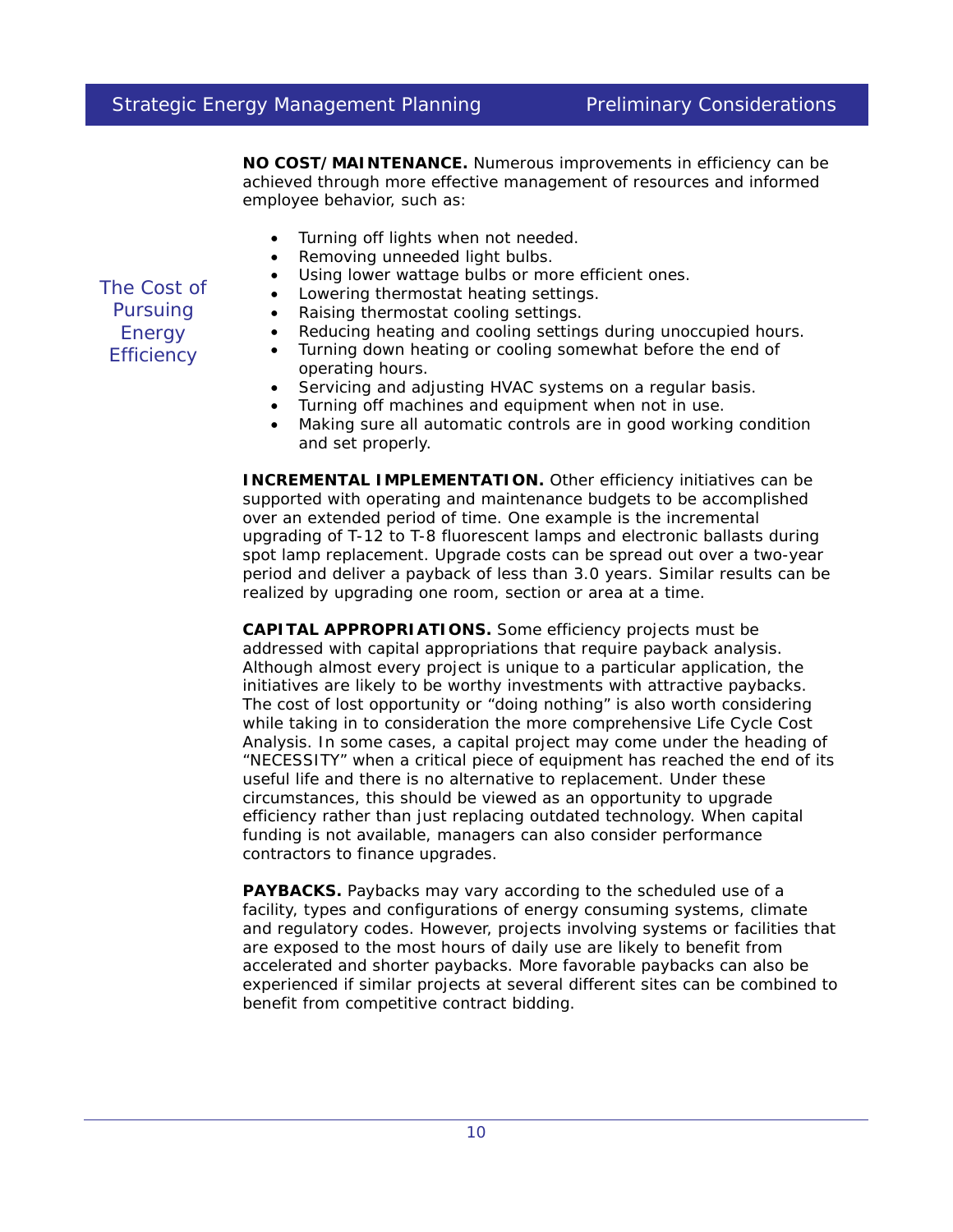# **Part II**

**A Strategic Energy Management Plan Model**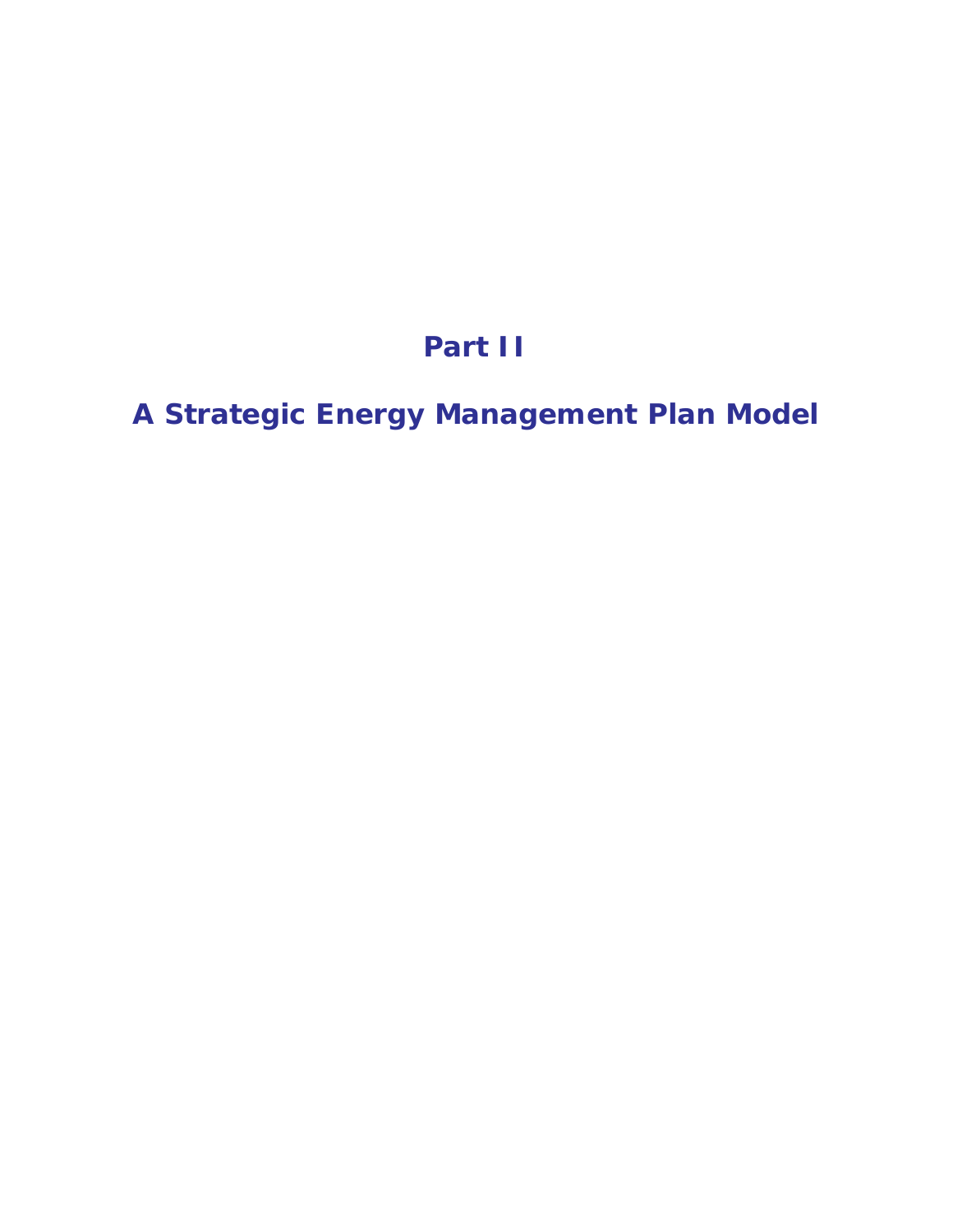# **A STRATEGIC ENERGY MANEGEMENT PLAN MODEL**

# **(FACTORS TO BE CONSIDERED WHEN DEVELOPING A PLAN FOR MEDIUM AND LARGE ORGANIZATION)**

# **STRATEGIC ENERGY MANAGEMENT PLAN FOR**

*(\_\_\_\_\_\_\_\_\_\_\_\_\_\_\_\_\_\_\_\_\_\_\_\_\_\_\_\_\_\_\_\_\_)*

**Name of Organization Address Phone Number E-mail address Administrator Position**

 **Date Annual Review Update**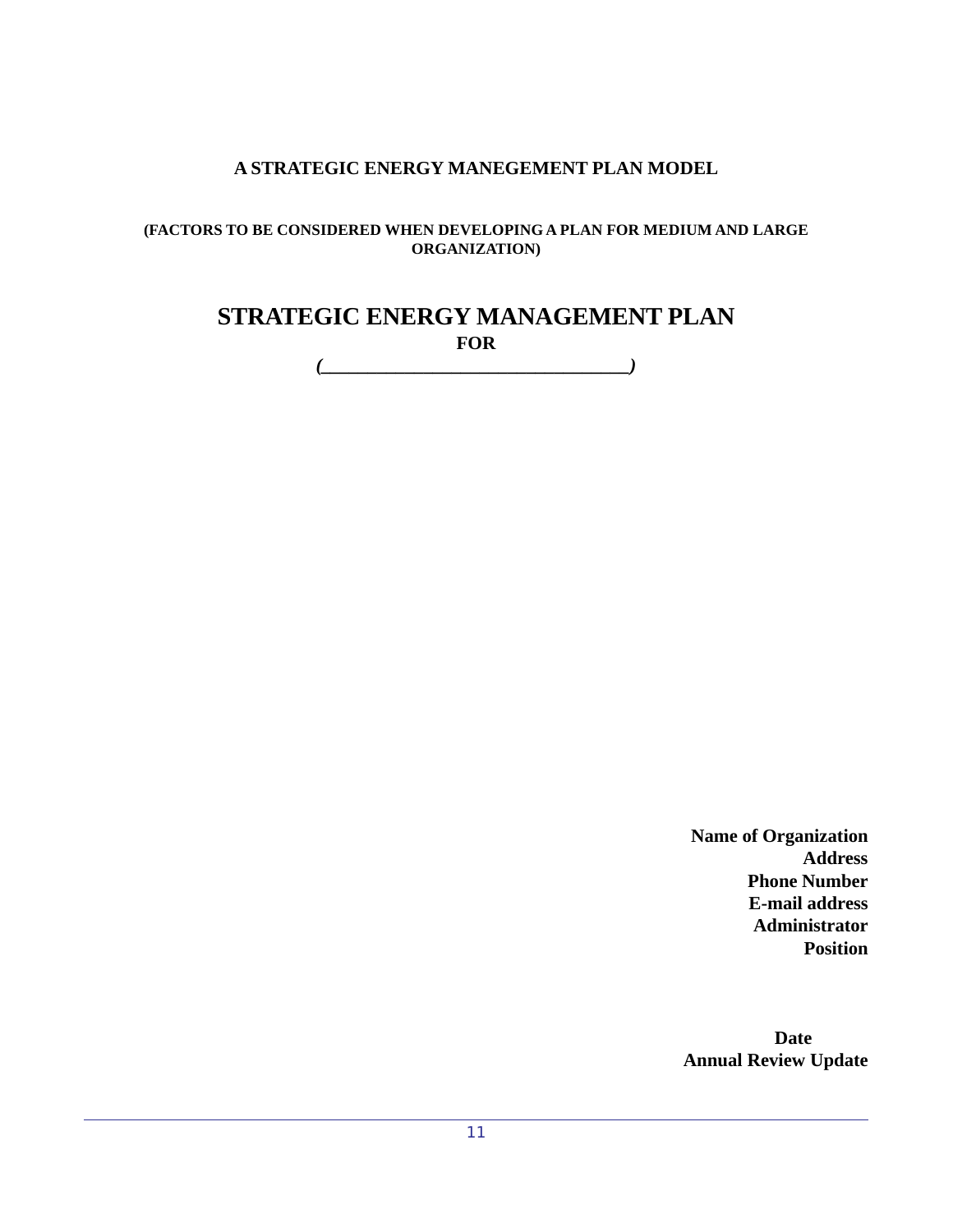# **Table of Contents**

*(suggested – to be developed by organization)*

- Introduction
- Definitions of Abbreviations and Acronyms
- Section 1: Policy, Objectives and Goals
- Section 2: Infrastructure
	- Part 1 Existing Buildings
	- Part 2 New Construction and Major Renovations
- Section 3: Purchasing
- Section 4: Transportation
- Section 5: Implementation and Education
- Appendix A: Energy Efficiency Resources
- Appendix B: Environmental Savings
- Appendix C: Conversion Factors
- Appendix D: Energy and Water Benchmarks
- Appendix E: Explanation of Power Company Services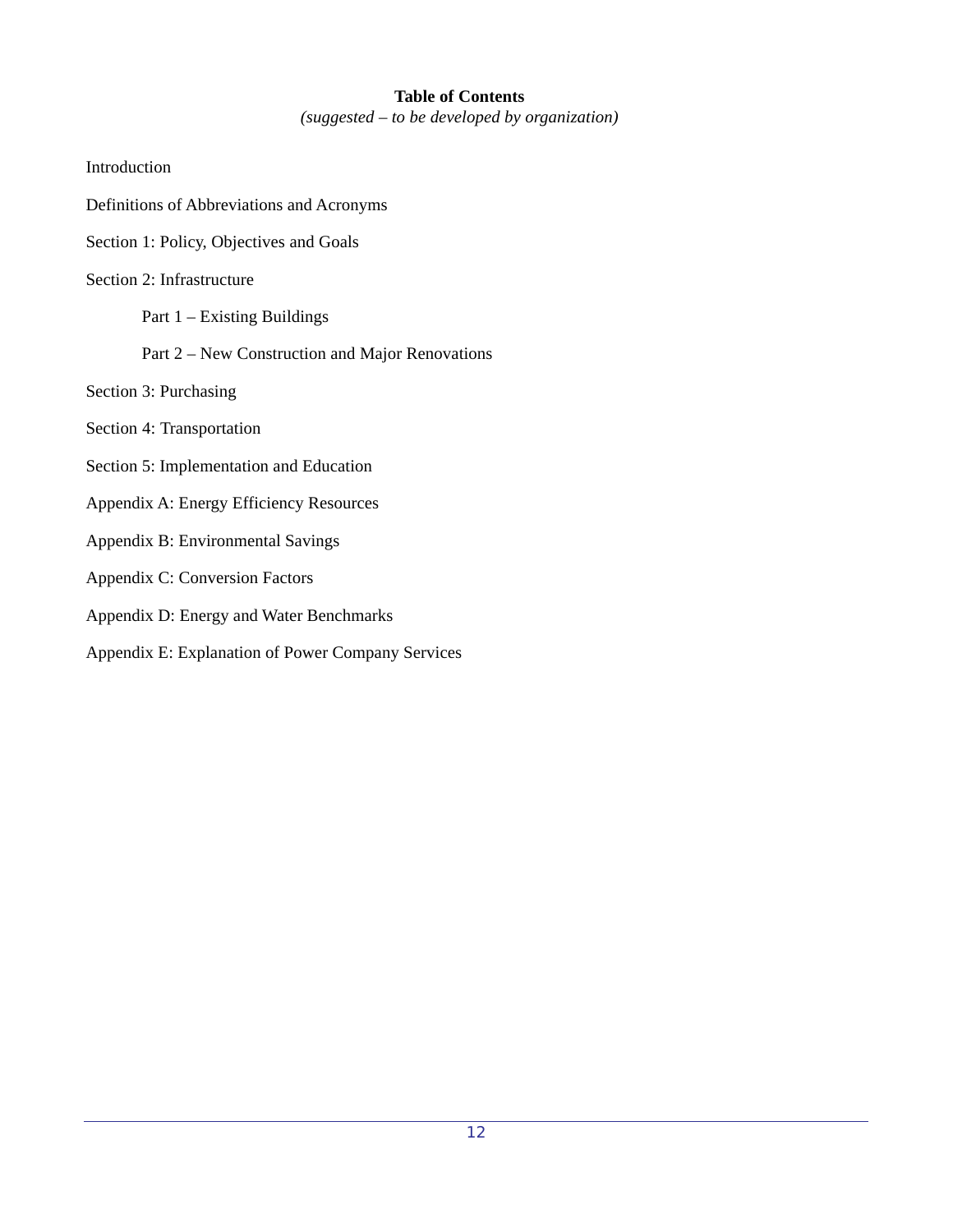# **Introduction**

*(suggested – to be developed by organization)*

Memorandum from the ultimate authority within the organization to explain: 1) The need for a Strategic Energy Plan, 2) General comments on what justifies a concerted effort on the part of the entire organization to control energy costs, and 3) An endorsement of the Plan that has been created to develop goals and objectives, to implement the initiatives to achieve the goals and objectives, to measure results and to update the Plan on an annual basis to ensure long-term maintenance of the Plan. **Consideration should be given to requiring the authority's immediate staff to be signatories to the memorandum.**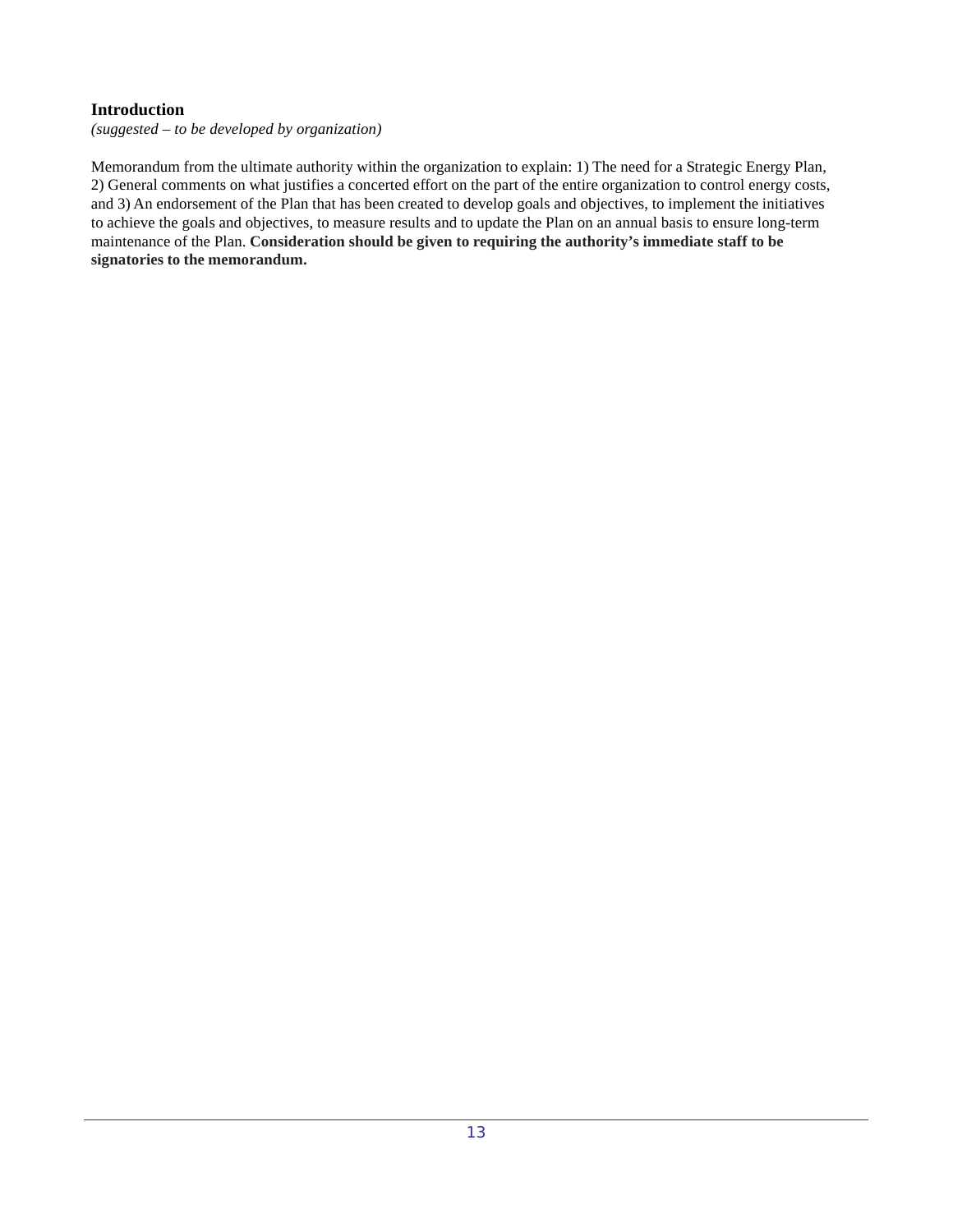# **Definitions of Abbreviations/Acronyms**

*(suggested " to be developed by organization)*

**AFUE** (Annual Fuel Utilization Efficiency) – Rating applies to gas and oil furnaces and boilers.

**AFV** – Alternative Fuel Vehicle.

**ASHRAE** – American Society of Heating, Refrigerating and Air Conditioning Engineers.

**Ballast** – A device that provides starting voltage and limits the current during normal operation in electrical discharge lamps (such as fluorescent lamps).

**Bench-marking** – Comparing current energy efficiency with that of a similar organization or a prior period of time within the same organization.

**Best Practices** – A series of measures that can be established to conform to policy and to implement, maintain and adjust objectives and strategies as required to experience success or perform to specific levels of a given industry standard.

**Boiler horsepower** – A measure of the maximum rate of heat energy output of a steam generator. One boiler horsepower equals 33,480 Btu/hr output in steam.

**BTU** (British Thermal Unit) – A unit of heat energy equal to the heat needed to raise the temperature of one pound of water one degree Fahrenheit**.**

**Carbon Dioxide** (CO²) – Greenhouse gas related to earth warming.

**CAT** – Conservation Action Team.

**CFL** – Compact Fluorescent Light bulbs.

**CFM** – Cubic Feet per Minute

**Day-lighting –** The utilization of natural lighting, when available, from windows or ceiling sun-light devices to minimize the use of energy-consuming lighting fixtures.

**Demand** – The level at which electricity or natural gas is delivered to users at a given point in time. Electric demand is expressed in kilowatts (kW)

**Demand Charge** – The sum to be paid by a large electricity consumer for its peak usage level.

**EA** – Energy Assessment.

**ECM** – Energy Conservation Measure

**EER** (Energy Efficiency Ratio) – The ratio of cooling capacity of an air conditioning unit in BTUs per hour to the total electrical input in watts under specified test conditions.

**Energy Guide** – Label on equipment that refers to energy efficiency rating, the higher the numerical, the more efficient.

**ESCO –** Energy Service Company.

**ESM –** Energy Savings Measure.

**EMS** – Energy Management System.

**Fluorescent Lamps** – Tubular lamp energized by ballast, more efficient and longer lasting than an incandescent lamp.

**Horsepower** (electrical horsepower; hp) – A unit for measuring the rate of mechanical energy output. The term is usually applied to engines or electric motors to describe maximum output. 1 hp = 745.7 Watts =  $0.746$  kW =  $2,545$  Btu/hr.

**HSPF** (Heating Seasonal Performance Factor) – Applies to heat pump (heat only) split and single package.

**HVAC** – Heating, Ventilation & Air Conditioning.

**Incandescent Lamp –** Common light bulb with filament (short life and inefficient).

**IPVL** (Integrated Part Load Value) – Applies to electric chiller rating.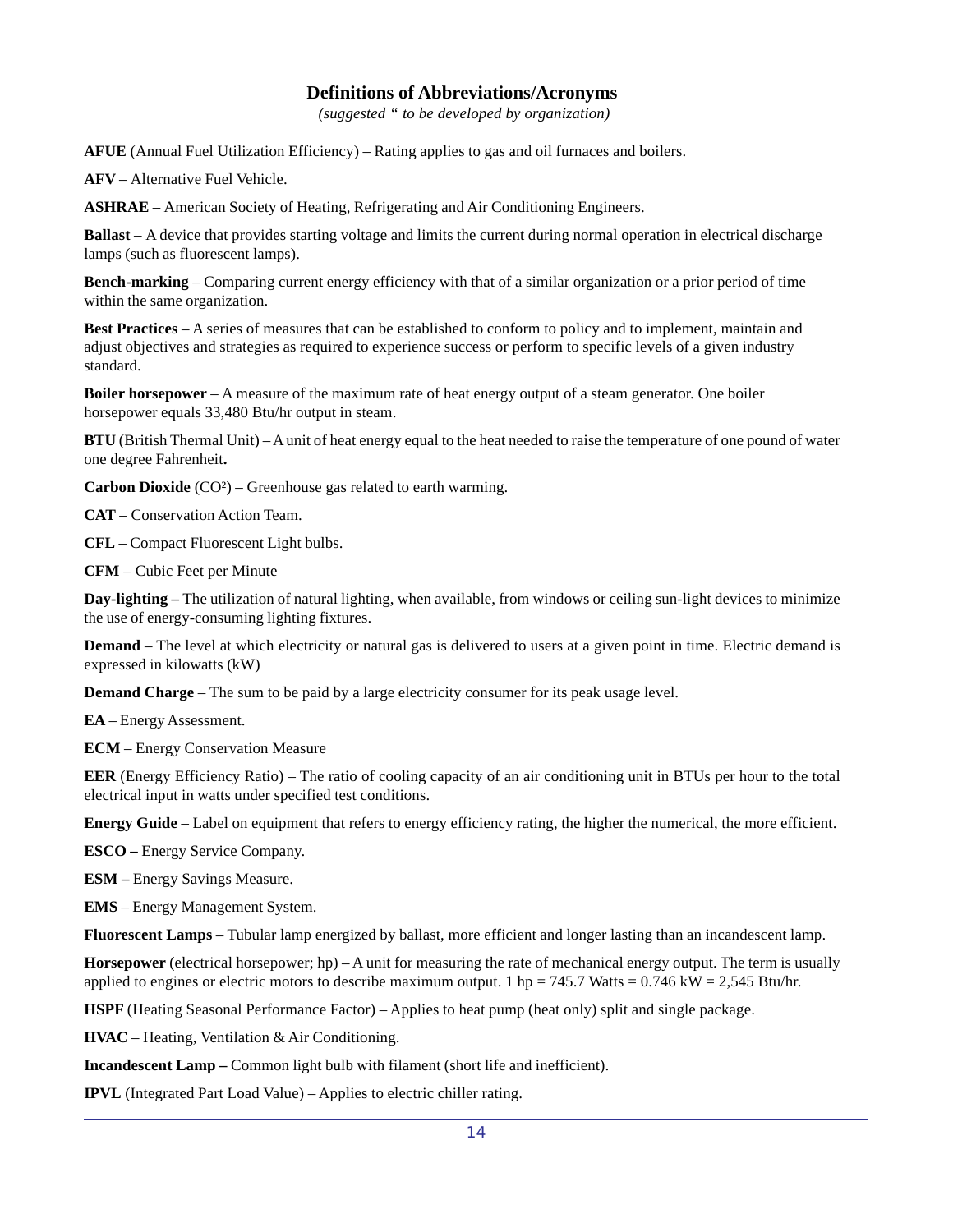**kWh (**Kilowatt hour) – A measure of energy equivalent to the expenditure of one kilowatt for one hour. For example, 1 kWh will light a 100-watt light bulb for 10 hours.  $1 \text{ kWh} = 3,413 \text{ Btu}$ .

**kW** (Kilowatt) - A measure of electrical power equal to 1,000 Watts. 1 kW = 3,413 Btu/hr = 1.341 horsepower

**LED** (Light Emitting Diode) – Lighting used in high efficiency EXIT signs and traffic signals.

**LEED** (Leadership in Energy and Environmental Design**) –** Guidelines for energy-efficient renovation or new construction.

**Life Cycle Cost Analysis –** Not only is the typical payback on the initial investment considered (cost of implementation versus efficiency savings), but the comparative long-term cost of operation, maintenance, repair time, repair parts, useful life, etc, is analyzed including inflationary factors. The cost of lost opportunity is also considered, if appropriate.

**Load Factor -** Load factor is the ratio of average demand to maximum. LF =  $kWh/$  (#days) (24) ( $kW$ )

**Load Management** – Any method or device that evens out electric power demand by eliminating uses during peak periods or shifting usage from peak time to off-peak time.

**MMBtu** – One million British Thermal Units.

**Nitrous Oxide** – Precursor to ozone.

**Occupancy Sensor** – A control device that senses the presence of a person in a given space, commonly used to control lighting systems in buildings by extinguishing lighting when space is not occupied.

**Performance Contractor** – A vendor that contracts to implement energy efficiency improvements to a client's energy consuming equipment, the cost of which is paid for by utility savings over an extended period of time. No capital investment is required.

**Rate Schedule** – A service agreement showing how the electric bill of a particular type of customer will be calculated by an electric utility company.

**RFP** (Request for Proposal) – A document that is forwarded to Engineering Service Companies for competitive proposals to accomplish energy savings objectives as outlined by the client. The document is prepared after the results of energy assessments have been analyzed and a summary of objectives have been established.

**Set Back** – Lowering the heating temperature on a thermostat when a space or building is not occupied. Raising the air conditioning temperature setting when space or building is not occupied.

**Steam Conversion Factors** (approximations) – 1 pound of steam  $= 1,000$  Btu  $= .3$  kW. 10,000 lbs/hr steam  $= 300$ boiler horsepower.

**SEER** (Seasonal Energy Efficiency Ratio) – A measurement of how energy efficient a central cooling system can operate over the course of an entire cooling season. This term is most often applied to central air-to-air heat pumps (in the cooling mode) and air conditioners. SEER is expressed as the dividend of the number of Btu of cooling provided over the season divided by the total number of watt-hours the system consumes. Effective January 2006, the minimum for most systems will increase to 13.

**SEMP** – Strategic Energy Management Plan.

**Sulfur Oxide** (SOx) – Acid rain and visibility pollutants.

**Therm** – 100,000 BTUs.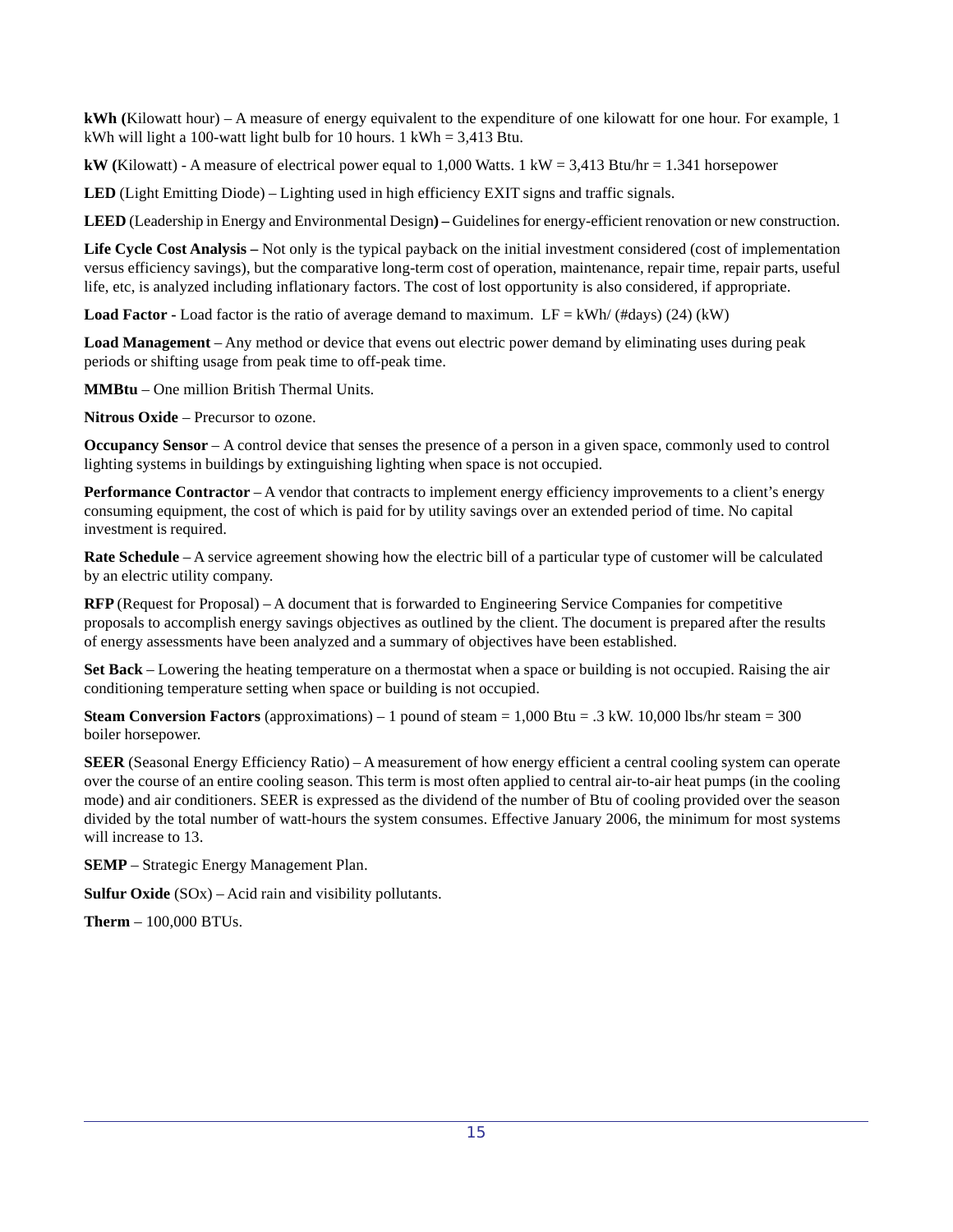# **Section 1: Policy, Objectives & Goals**

*(suggested – to be developed by organization)*

**Policy** (for example)

It is the policy of (\_\_\_\_\_\_\_\_\_\_\_\_\_):

- To assure that the organization can meet its energy needs in a manner that is adequate, reliable, secure and sustainable, assures affordability and improves the organization's economic performance.
- To identify and evaluate on an ongoing basis the organization's energy needs in accordance with principles of cost reduction, usage efficiency, load management alternatives, purchasing practices, renewable resources and fleet management, where applicable.

# **Objectives** (for example)

The Administrator (Energy Manager) with the cooperation of the organization's department heads (key personnel) shall oversee the implementation of the organization's Strategic Energy Management Plan. The Plan shall accomplish the following objectives and requirements:

- To conserve energy resources, save energy and contribute to minimizing air pollution.
- To consider the organization's policies and operations that affect energy use.
- To devise a strategy to take advantage of all reasonable opportunities to reduce energy consumption.
- To include appropriate measures to monitor resources and energy use and the evaluation of measures undertaken.
- To identify education, management and other relevant policy changes that are part of the implementation plan.
- Devise a strategy to encourage more efficient trip planning and to reduce the average fuel consumption of the organization's fleet, where applicable.

(In an organization where there are multiple operating sites, the central authority may establish **Policy and Objectives** that give direction to the development of **Goals and Implementation** at the individual sites).

# **Goals** (for example)

Once base-year statistics are established and energy savings assessments have been completed and analyzed for various sectors of the organization's operations, energy usage costs and goals of cost reductions by sector can be established. If there are four sectors of operation within the organization, opportunities observed may make it logical to establish energy cost reductions goals. For example:

- Sector 1 18% (A sector may consist of a given building, department, division etc.)
- Sector 2 12%
- Sector 3 15%
- Sector  $4 10\%$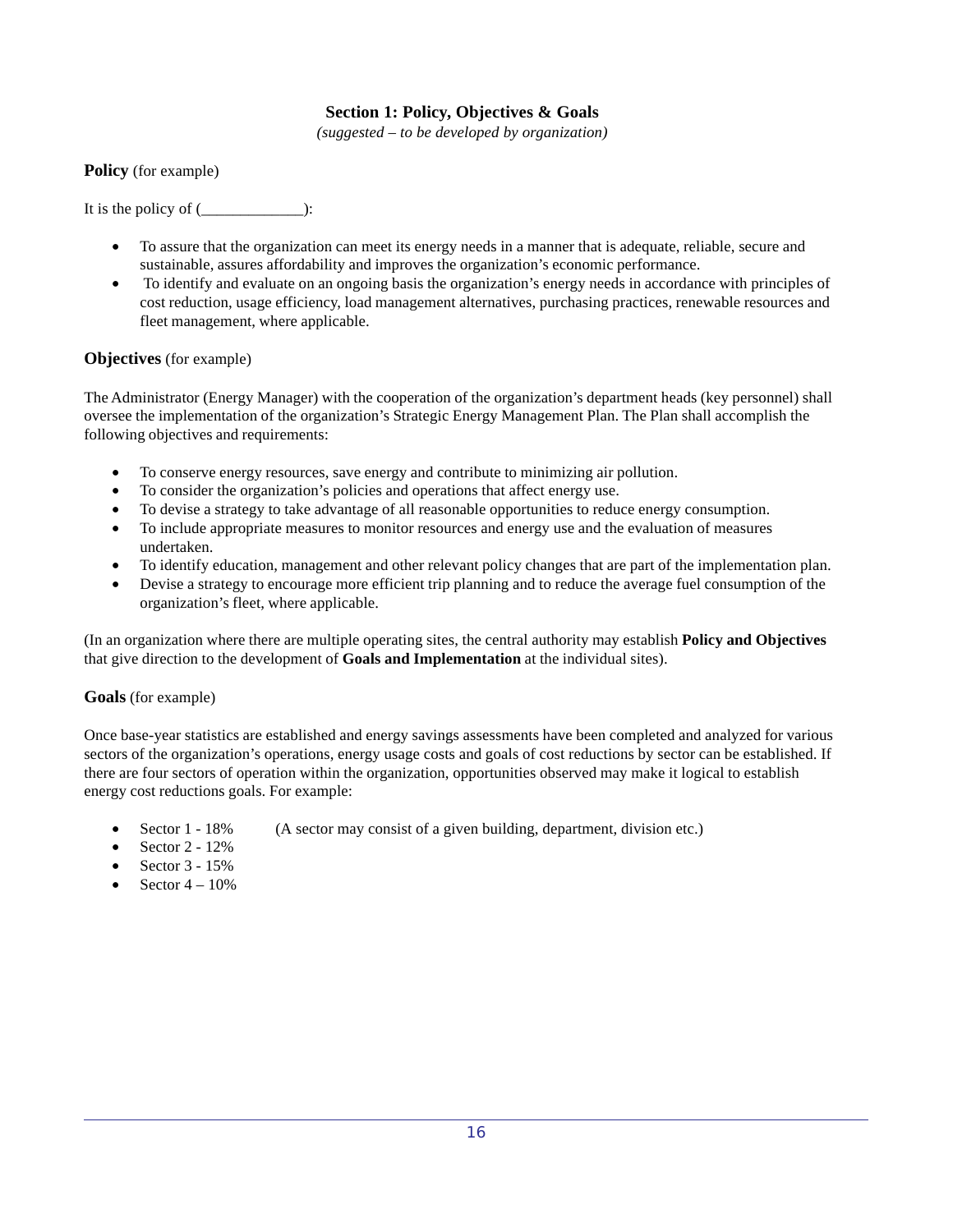# **Section 2: Infrastructure**

*(suggested – to be developed by organization)*

# **Part 1 – Existing Buildings**

Identify the number of structures or sectors that are managed by the organization, the manager that is responsible for each one and develop base line energy consumption statistics that show the percentages of energy use by HVAC, lighting, hot water, food preparation, miscellaneous use and process/equipment, etc, as appropriate.

The following information can help you determine where your most rewarding energy efficiency priorities are that should have been borne out by an energy efficiency and water assessment. These priorities represent controllable and variable overhead expenses that are critical to financial performance and energy efficiency efforts.

|                  | <b>Type of Operation</b> |                                                       |    |                    |                     |  |  |  |  |  |
|------------------|--------------------------|-------------------------------------------------------|----|--------------------|---------------------|--|--|--|--|--|
|                  |                          | <b>Office Building School/Education Manufacturing</b> |    | <b>Health Care</b> | <b>Retail Store</b> |  |  |  |  |  |
| HVAC             | 40                       | 50                                                    | 35 | 30                 | 51                  |  |  |  |  |  |
| <b>Lighting</b>  | 29                       | 20                                                    | 28 | 16                 | 31                  |  |  |  |  |  |
| <b>Hot Water</b> |                          | 22                                                    |    | 26                 |                     |  |  |  |  |  |
| Food Prep.       |                          | 3                                                     |    |                    | 3                   |  |  |  |  |  |
| <b>Misc. Use</b> |                          |                                                       |    | 14                 | 4                   |  |  |  |  |  |
| Process/Equip.   |                          |                                                       | 32 |                    | 4                   |  |  |  |  |  |

# **Average Estimate of Energy Usage (%)**

*(Actual usage will vary)*

Establish energy efficiency strategies commensurate with opportunities that have been identified and evaluated during an energy and water assessment. These opportunities include a wide range of measures from improving occupant use of energy consuming systems to operating budget low-cost maintenance energy efficiency improvements as well as capital investments in cost-effective energy projects. Specific areas such as Utility Accounting, Office Equipment, New Construction, Vehicle Use and Selection, Lighting, Space Conditioning – HVAC, Chillers, Building Envelope, Electric Motors, Steam and Hot Water Systems, Compressed Air, Miscellaneous Equipment, Energy Management Systems (EMS), etc. should be addressed.

# **Use-Habit Improvements**

There are a multitude of individual behavior factors related to energy consumption that should be addressed and established as routine procedure. If addressed effectively, instant no-cost savings can be achieved. Each individual in the organization plays a significant role in achieving energy efficiency goals. The critical factors are leadership and individual behavior based on awareness of expectations. There are numerous no-cost factors that should be spelled out in detail in the Strategic Energy Management Plan to assure that each member of the organization is following practices to support energy efficiency goals.

# **Management, Operation and Maintenance Improvements**

Once a building becomes operational, the process of upkeep begins. All too often this factor is not given adequate attention and is under-funded causing various systems that serve the occupants to become increasingly inefficient and ineffective. A number of issues should be addressed and included, if applicable, as the Strategic Energy Management Plan is organized.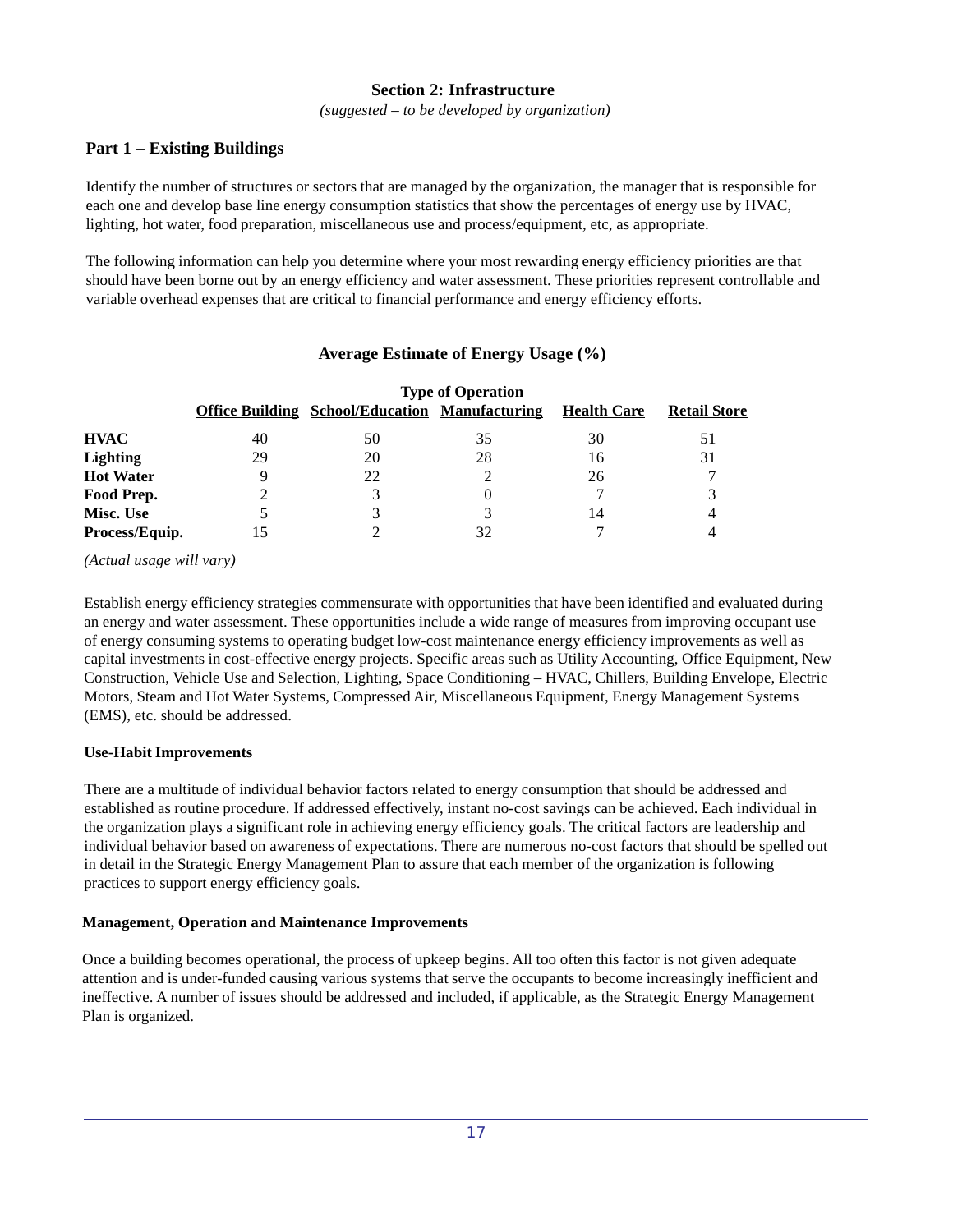The following questions can be transformed into statements of action, where appropriate:

# **Utility Accounting**

- Will energy usage and cost data be tracked monthly and distributed to all major users?
- Will data be monitored to question and pursue remedies for unusual variations from the norm?
- Will benchmarking be used to determine performance goals?
- Will facilities with high costs be highlighted to prompt the implementation of cost reduction measures?
- Will energy costs and program performance be included in monthly business reviews?
- Will measures be taken to discover billing errors and recover incorrect charges?
- Will measures be taken to ensure that electric rate structures are understood?
- Will measures be taken to understand the economics of both use (kWh) and demand (kW)?
- Will rates be reviewed annually with power suppliers to ensure the most favorable rate?
- If power usage is changed, will the impact on rates also be reviewed?

# **Office Equipment**

- Will computers, monitors, printers, copiers and other office equipment be turned off/or set for "sleep mode" when not in use?
- Will Energy Star equipment be specified for new purchases?

# **New Construction**

• When expanding or constructing a new building, will full consideration be given to LEED certified or a "High Performance" designed or constructed facility that addresses building orientation, design, layout, lighting, equipment and control selections that result in maximum energy efficiency?

# **Lighting**

- Will lights be turned off when rooms or areas are not occupied?
- Will lighting systems be wired so that lights throughout a large area do not have to be on when activity is taking place in only a small section of the area?
- Will task lighting be used to allow background lighting to be reduced?
- Will energy conservation stickers be placed on light switches?
- Will occupancy sensors be considered that can automatically turn off unused lights in meeting rooms, offices, etc.?
- Will incandescent lamps be replaced with compact fluorescent lamps?
- Will a lighting level and layout audit be conducted to ensure that appropriate illumination is specified according to area use?
- Will T-12, fluorescent lamps be replaced with T-8 lamps with electronic ballasts?
- Will measures be taken to remove unnecessary lights or de-lamp fixtures in over-lighted areas?
- Will old ballasts be upgraded when lamps are replaced?
- Will high-bay fluorescent fixtures be considered to replace metal halide fixtures in gyms, warehouses, etc.? (more efficient and no restart time)
- Will Light Emitting Diode (LED) lighting fixtures be used in EXIT signs?
- Will unnecessary lighting in snack and beverage machines be removed?
- Will the housekeeping and security staff be advised to keep lights turned off in unoccupied areas?
- Where possible, will housekeeping duties be scheduled during daylight or operating hours?
- Will consideration be given to the use of an Energy Management System to control the efficient use of lighting?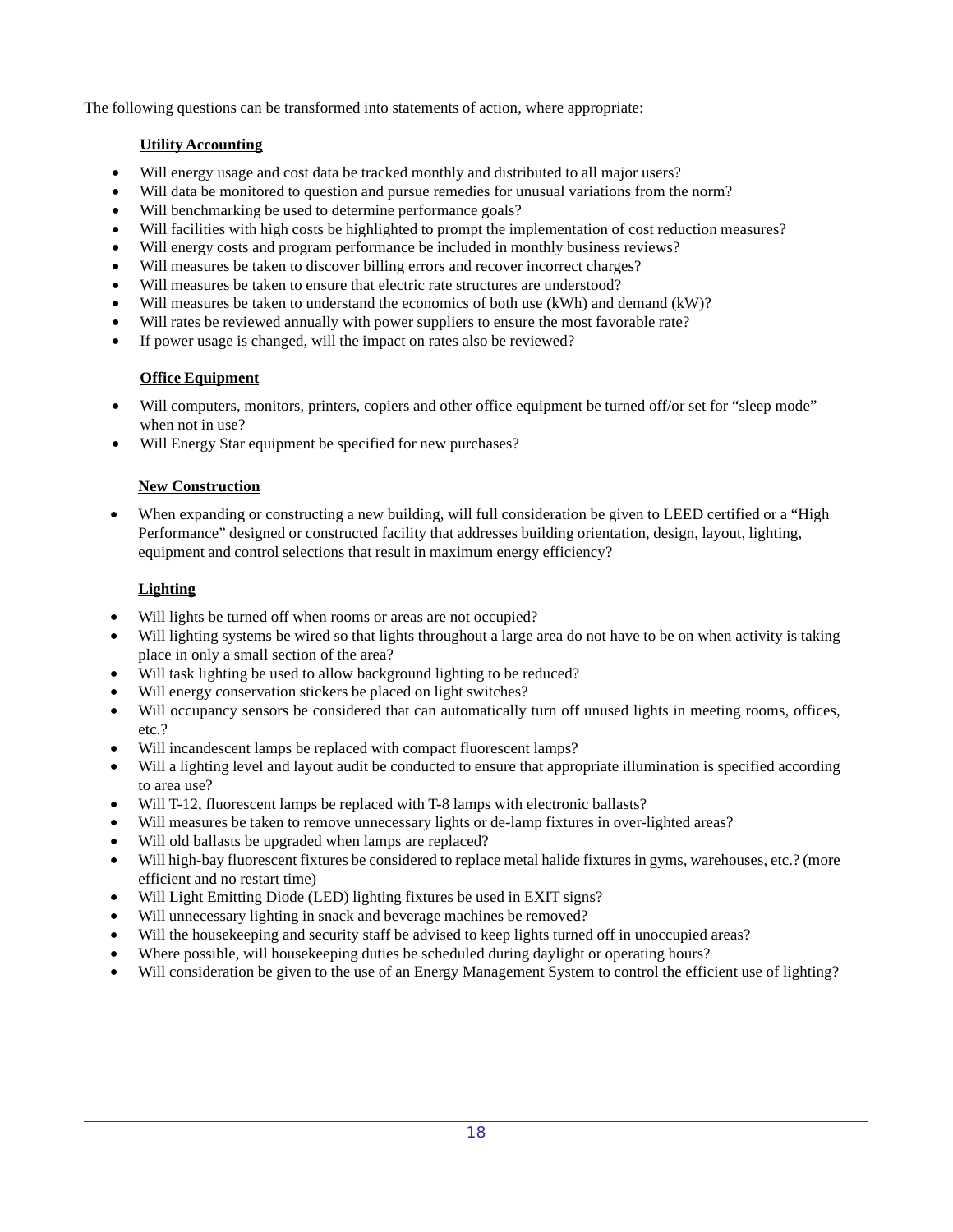# **Special Note on Energy Management Systems (EMS)**

EMS automatically monitors and controls HVAC, lighting and equipment to conserve energy, maintaining function and providing occupant comfort. EMS can accomplish the following and more:

- Control lighting systems by the hour and dim for decreased demand during daylight hours.
- Optimize HVAC operations based on environmental conditions and changing uses.
- Turn off or set back HVAC during non-working hours.
- Deactivate water heating systems when not in use.
- Activate and monitor security systems.
- Control peak loads to reduce power demand factors.

# **External Lighting and Traffic Signals**

- Will exterior light photo cells/timers be kept in good working order?
- Will the use of decorative lighting be minimized or unneeded exterior lighting be discontinued?
- Will external lighting be converted to the most efficient fixtures available? (for example, replacing mercury vapor with high pressure sodium)
- If applicable, will signal heads on traffic signals be converted to LED technology?

# **Space Conditioning - HVAC**

- Will you maintain a service contract agreement to provide for regular safety and efficiency maintenance to the systems?
- When replacing an inoperative system, will this be taken as an opportunity to upgrade efficiency as opposed to installing an in-kind replacement?
- What energy efficiency heating and cooling thermostat set-point policy will be established and maintained?
- Will the installation of programmable thermostats be considered?
- Will thermostats be regularly calibrated?
- Will thermostats be made tamper-proof?
- Will safety rules be enforced to prohibit the use of personal heating and cooling devices?
- Will cooling and heating controls be setback when weather conditions permit?
- Will cooling and heating controls be setback when facility is not occupied?
- Will off-hour meetings be scheduled in locations that do not require HVAC to be operating in an otherwise unoccupied facility?
- Will house keeping be scheduled to minimize the use of space conditioning?
- Will air filters be inspected on a regular basis and cleaned or replaced when necessary?
- Will surfaces on cooling coils, heat exchangers and condensing units be cleaned on a regular basis?
- Will exhaust fans be turned off along with the HVAC systems when a space is unoccupied?
- Will conditioned air from air-handling units be adjusted and balanced to match the volume of space conditioning requirements?
- Will measures be taken to ensure that supply and return ducts are not blocked in spaces served?
- Will return ducts be reviewed to ensure that the air handling systems are providing even and balanced flow of conditioned air into and out of spaces served?
- Will direct conditioning of unoccupied areas (corridors, stairwell, storage rooms, etc.) be minimized by turning off fan coil units and unit heaters, or by closing supply air diffusers?
- Will outside air dampers be controlled to close when conditioned space is unoccupied?
- If economizers are present in the HVAC system, will they be modulated to take advantage of free cooling when outside temperatures is below 65°F?
- If cooling towers are in use, will water meters be installed to record make-up water usage (losses due to blowdown, evaporation and drift) that should result in sewer charge credits?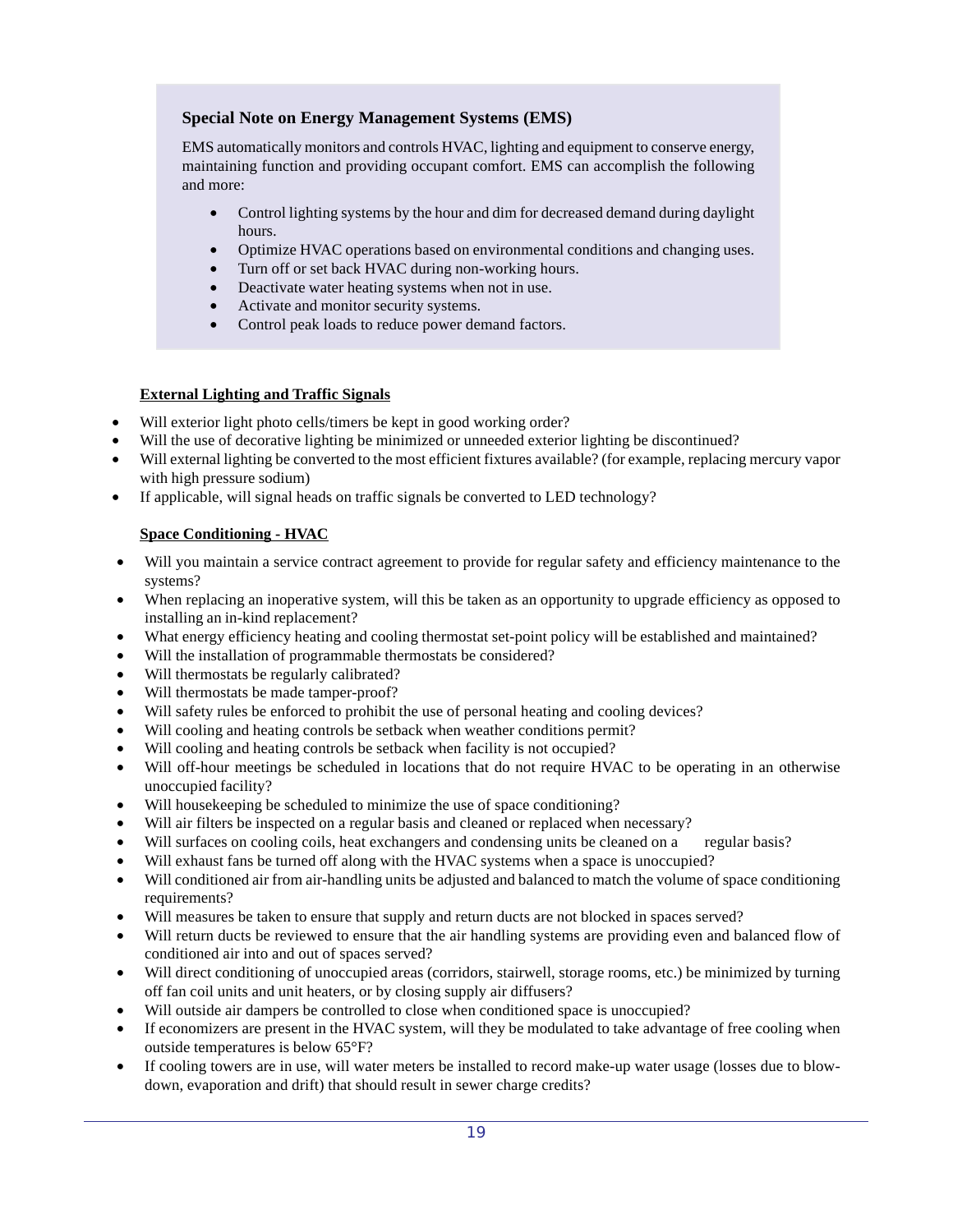# **Chillers**

- Will heat exchange surfaces be cleaned on a regular basis?
- Will refrigerant filters be changed per manufacturer's specifications?
- If a cooling tower is used in conjunction with the chiller, will the water be treated adequately to prevent biological fouling of the system?
- Will chillers be serviced by a qualified technician on a regular basis to optimize operating efficiency under various environmental and load conditions?

# **Building Envelope**

- Will weather stripping on windows and doors be well-maintained?
- Will blinds and shades be adjusted to take advantage of daylight and to utilize or avoid the impact of solar heating?
- Will thermal windows be installed to minimize heating and cooling losses?
- Will operable windows be opened for ventilation during mild weather conditions?
- Will window air conditioners be covered during the heating season?
- Will the possible improvement of building insulation, particularly the roof area be pursued?
- When replacing roofing material, will reflective, light-colored material be specified?
- Will flexible windbreaks or interior doors be considered for loading areas?

# E**lectric Motors**

- Will a motor management policy be established that mandates the use of "premium" efficiency motors? Establish rewind versus new motor replacement policy?
- Will repairs shops be required to maintain the efficiency of motors when they are rewound?
- Will motor air vents be cleaned on a regular basis and areas adjacent to motors maintained to be uncluttered and well ventilated?
- Will heavy-duty replacement bearings be used when conducting maintenance?
- Will cogged belts be used in belt-driven applications or when replacing worn v-belts?
- Will electric motors be selected to avoid power inefficiency and over-capacity?

# **Steam and Hot Water Systems**

- Will boilers and burner units be inspected and maintained by a qualified technician on a regular basis to achieve maximum efficiency and safety?
- Will the most cost-effective fuel be used?
- Will steam traps be inspected and maintained on a regular basis?
- Will there be a leak repair program maintained to deal with steam and condensate lines and valves?
- Will steam lines, hot water storage tanks, heat exchangers and piping be well-insulated?
- Will hot water temperatures be set at the minimum required?
- Will hot water distribution pumps be turned off during periods of non-usage?
- Will low flow showerheads, faucet aerators, flow restrictors and low-flush toilets be specified?

# **Compressed Air**

- Will a regular inspection for leaks and necessary repairs be conducted on a regular basis?
- Will systems be turned off when the compressed air is not in use?
- Will air intakes for the compressors be vented to the outside to provide a cooler source of supply air?
- Will system be operated at the minimum required pressure?
- Will system-wide pressure settings at point of use be maintained at the lowest possible operating levels?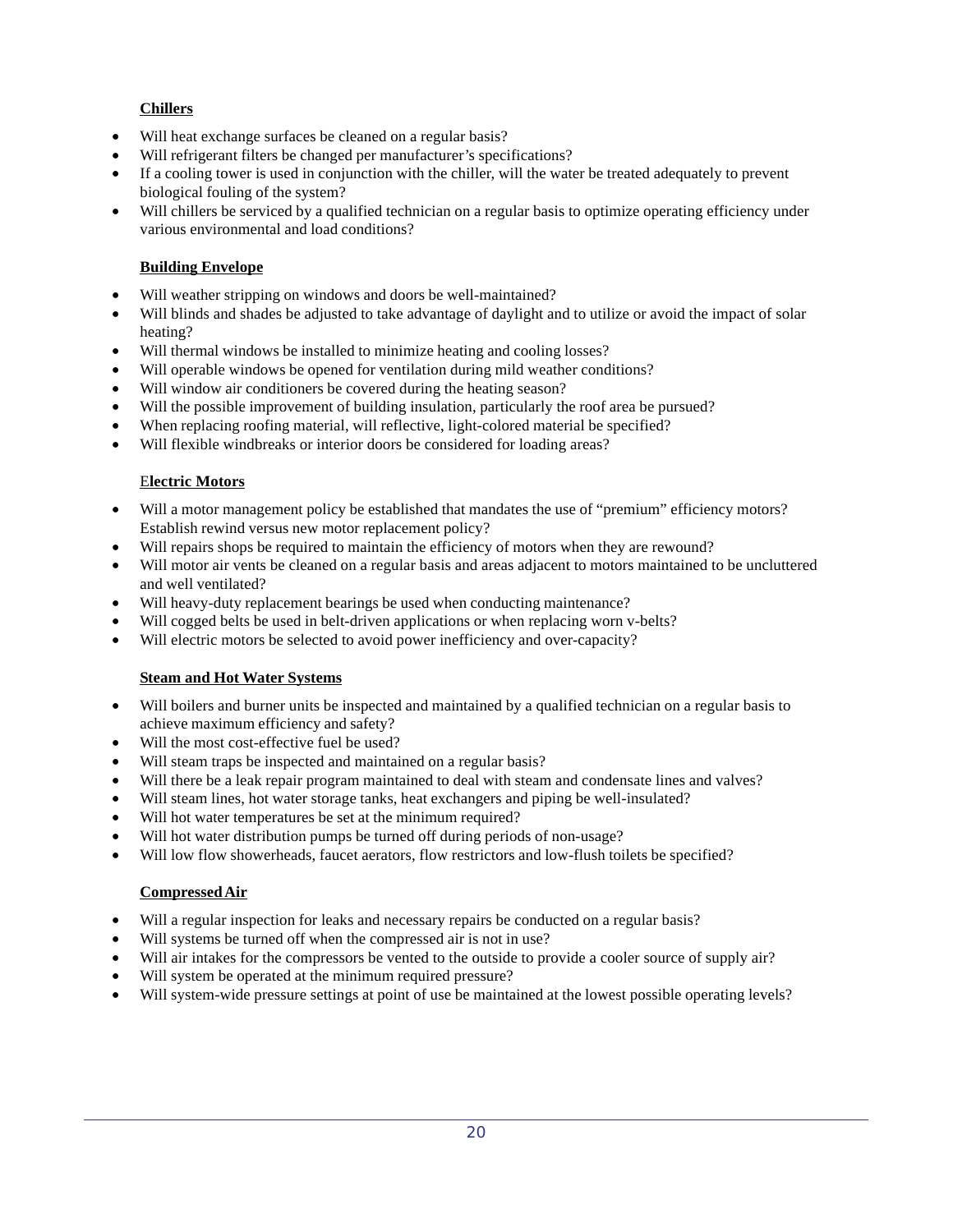# **Miscellaneous Equipment**

- Will miscellaneous equipment be turned off wherever possible?
- Will refrigeration units in drinking fountains be set no lower than 60°F?
- Will non-essential refrigerated vending machines and refrigeration/ice machines be taken out of use?
- Will electrically-heated defrost cycles on refrigerated walk-in boxes be minimized and scheduled for off-peak energy consumption hours (night)?
- Will automatic controls be adjusted (temperature, speed, and other settings) to minimize energy use but accomplish the task?

(Depending on the configuration or use of a given facility or operation, energy efficiency opportunities will differ. The above list is not all inclusive)

# **Part 2** – **New Construction and Major Renovations**

New construction presents the opportunity to create a "state of the art" energy efficient building at the beginning of its service life and should be addressed as policy in the Strategic Energy Management Plan. To that end, new construction should be highly energy efficient and incorporate all practical and cost effective energy efficiency measures and systems.

Major renovations of buildings should also strive to meet this goal to the greatest extent possible. It should be understood that opportunities to meet new construction standards may be limited by inherent design deficiencies of existing buildings.

New construction and renovation should be exposed to the following steps:

- Planning and Design
- Construction and Commissioning
- Facility Operation and Maintenance
- Occupant Training and Usage Procedures
- Monitoring of Energy usage and Procedure Adjustment

**Planning and Design:** The owner, Occupant, Consulting Architect and Engineers and other specialty consultants should address location, solar orientation, day lighting, cooling and shading, envelope system and testing, plumbing, mechanical and electrical systems, renewable energy and budgeting and policy.

**Construction and Commissioning:** The building should be constructed in accordance with approved documents. Upon completion, the building envelope and associated systems should be commissioned to guarantee that all systems are functioning as planned and to ensure optimum energy efficiency performance.

**Operation and Maintenance:** The staff of the building responsible for janitorial housekeeping and the operation and maintenance of the building systems should be trained on all aspects of the building to ensure ongoing optimum energy efficiency performance.

**Occupant Training & Usage Procedures:** The occupants of the building should be trained in how the building is designed to function and what usage procedures will be required of the occupants to optimize comfort and energy efficiency.

**Monitoring of Energy Usage and Procedure Adjustments:** It is desirable for a new building to have an Energy Management System (EMS). This makes it possible to remotely and automatically monitor and control HVAC, lighting and equipment to conserve energy, maintain function and provide occupant comfort. The system should be used to limit peak electrical demand on key equipment to avoid high demand charges and penalties. The more elaborate systems can monitor safety alarm sensors, the disposition of critical equipment as well as the status of facility security.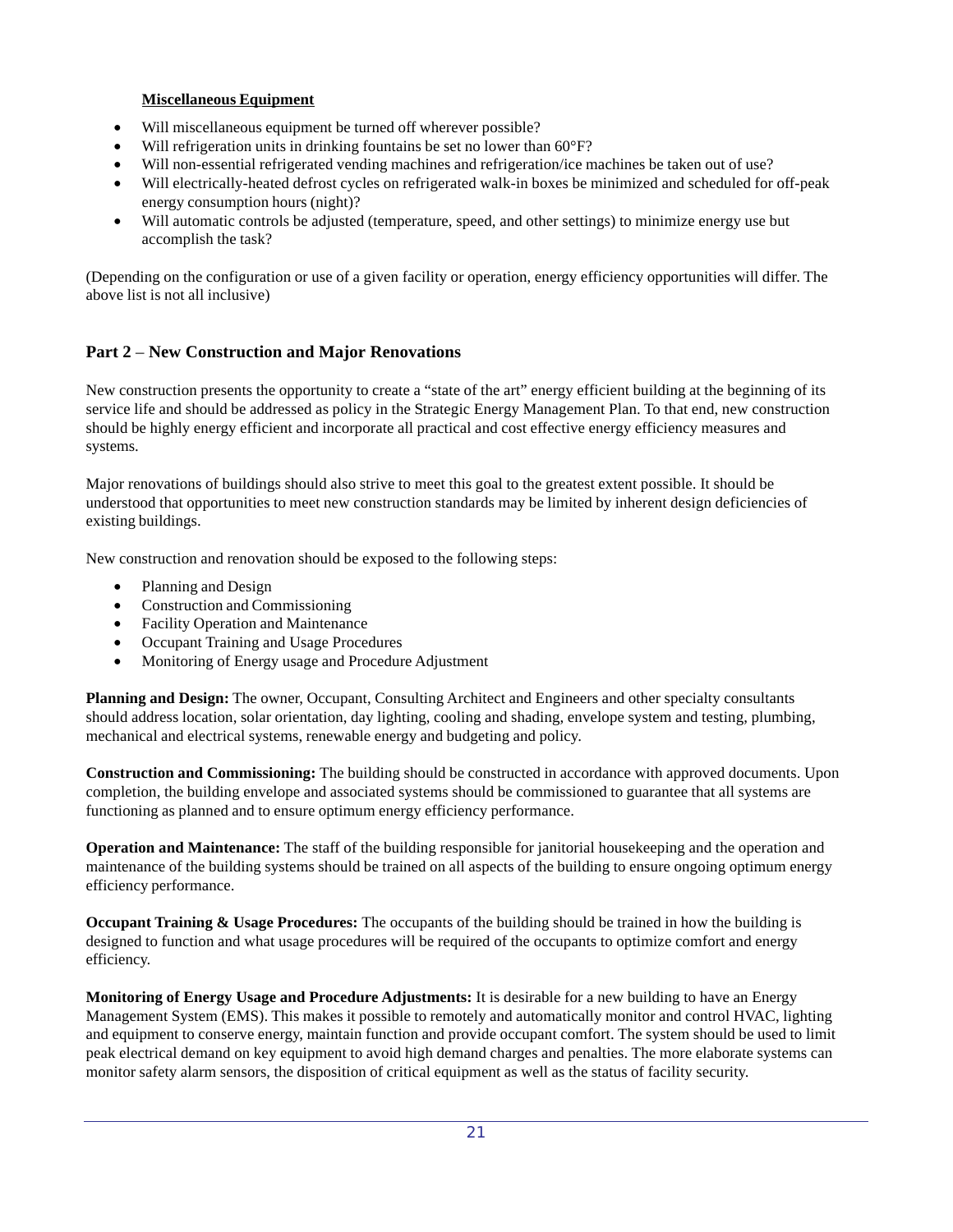# **Section 3: Purchasing** *(suggested – to be developed by organization)*

The purchasing function can play a major role in supporting the Strategic Energy Management Plan. Particular emphasis should be placed on:

- Identifying reputable energy efficiency engineering firms, contractors and service providers.
- Identifying reliable sources of components, systems and services that are willing to maintain inventories of cost-effective items in support of energy efficiency objectives.
- Ensuring that purchase orders and contracts reflect energy efficiency policy established by the organization.
- Ensuring that in-house supplies support established energy efficiency strategies.
- Identifying certified vendors who will provide recycling and disposal services.
- Researching sources of new energy efficiency technology.
- Identifying recycling markets for profitable disposal of solid waste material and avoidance of landfill tipping fees.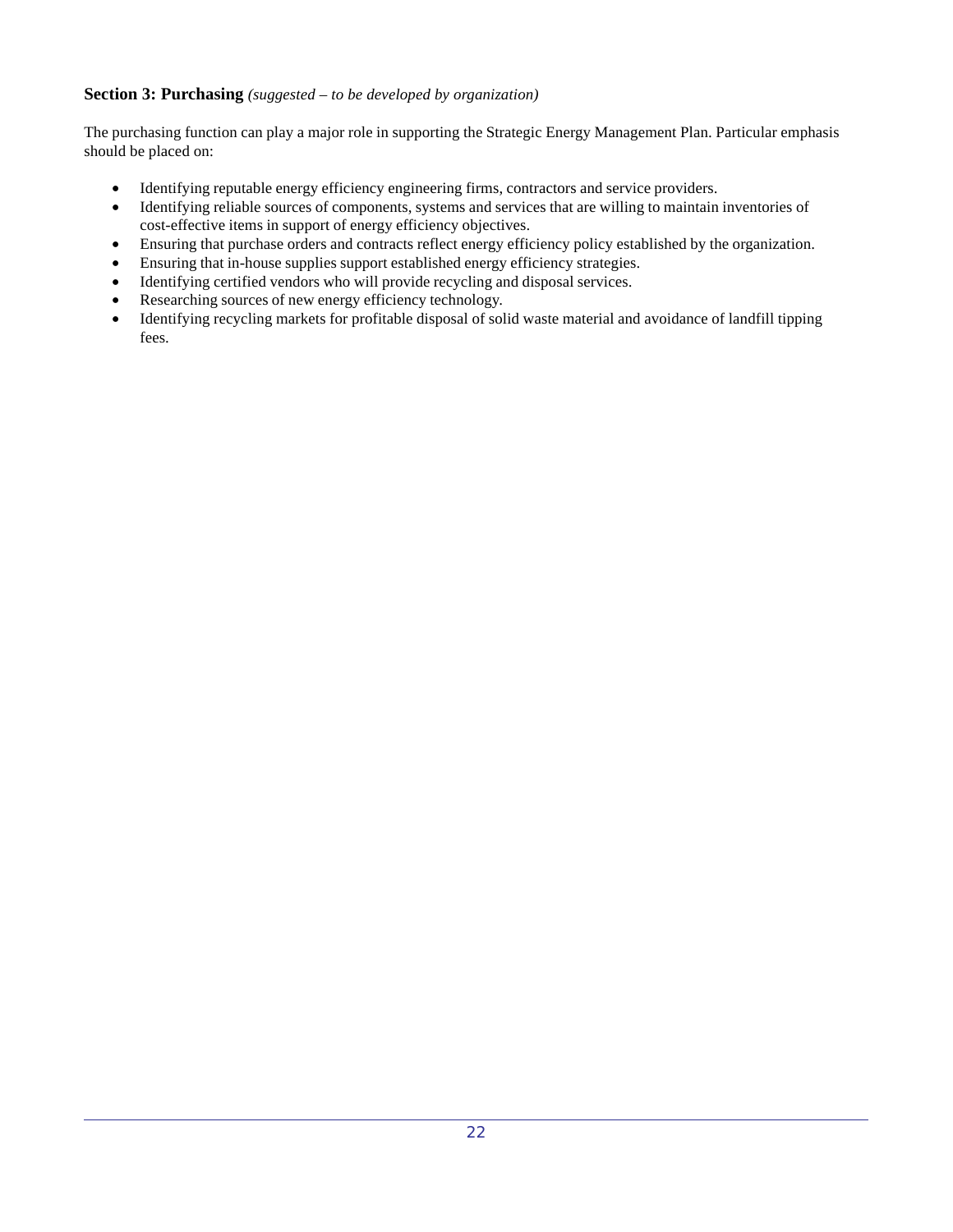# **Section 4: Transportation** *(suggested – to be developed by organization)*

If the organization owns or leases vehicles, the following issues should be considered when establishing policy:

- Is the correct size and type of vehicle being used for the job?
- Are timely and consistent maintenance schedules being maintained?
- When renting vehicles, are the most fuel-efficient selected?
- When purchasing a vehicle, are fuel mileage and emission levels considered?
- Have alternative fuel vehicles (AFV) been considered?
- Are employees given incentives for car pooling or usage of mass transit?
- Is video or on-line conferencing utilized to minimize long-distance traveling?
- Are local trips planned to combine as many objectives as possible?
- If a fleet of vehicles is involved, will policy be established and enforced to ensure proper accountability and efficient use of vehicles?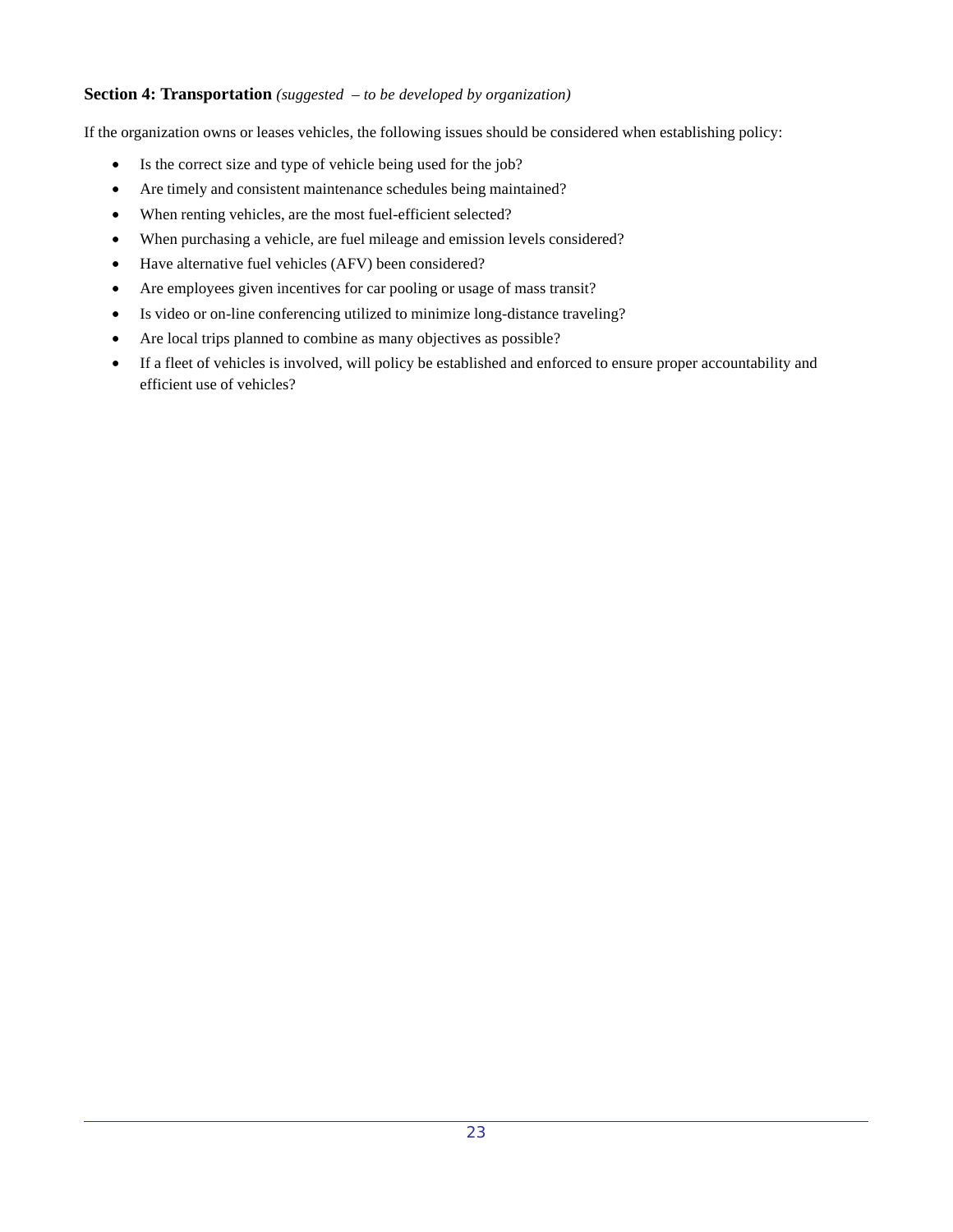# **Section 5: Implementation and Education** *(suggested – to be developed by organization)*

It is recommended that a departmental or sectional Implementation and Training Plan become part of the Strategic Energy Management Plan (SEMP) itself. Once the SEMP has been completed, working toward achieving the established goal becomes the real work and involves the entire organization, most of which has not been involved in the details of creating the SEMP. Implementation is a formidable task and success is dependent upon a number of factors including the role that the Energy Manager will play. Consider addressing the following action items in this section of the plan:

- Clearly communicating to all levels within the organization, department or sector why the need to improve energy efficiency is justified and necessary. If previous initiatives have been attempted, explain how the new plan will take precedence over past programs. It is recommended that the highest levels of authority be involved to give the SEMP the status that it deserves.
- Organizing training sessions to familiarize each employee with energy efficiency policy, procedures, initiatives and implementation plans that have been established and how they will be expected to participate. (Inclusion in new employee orientation should also be considered).
- Organizing workshops (internal/external) to qualify facility technicians to maintain energy efficient operations and maintenance procedures.
- Conspicuously displaying Energy Conservation posters throughout the facility.
- Defining the energy efficiency goals and implementation timing that have been established.
- Assigning responsibility and accountability at the proper levels.
- Organizing Conservation Action Teams (CAT) to provide leadership and increase the success of the SEMP.
- Explaining how progress will be documented and communicated.
- Defining what resources will be available to pursue goals.
- Explaining what external assistance may be involved.
- Explaining what investment criteria such as dollar value and payback will be required to approve and implement a capital project.
- Providing for recognition and rewards for achieving interim and long-range goals, team competition, etc.



**Reevaluate, Revise & Recommit**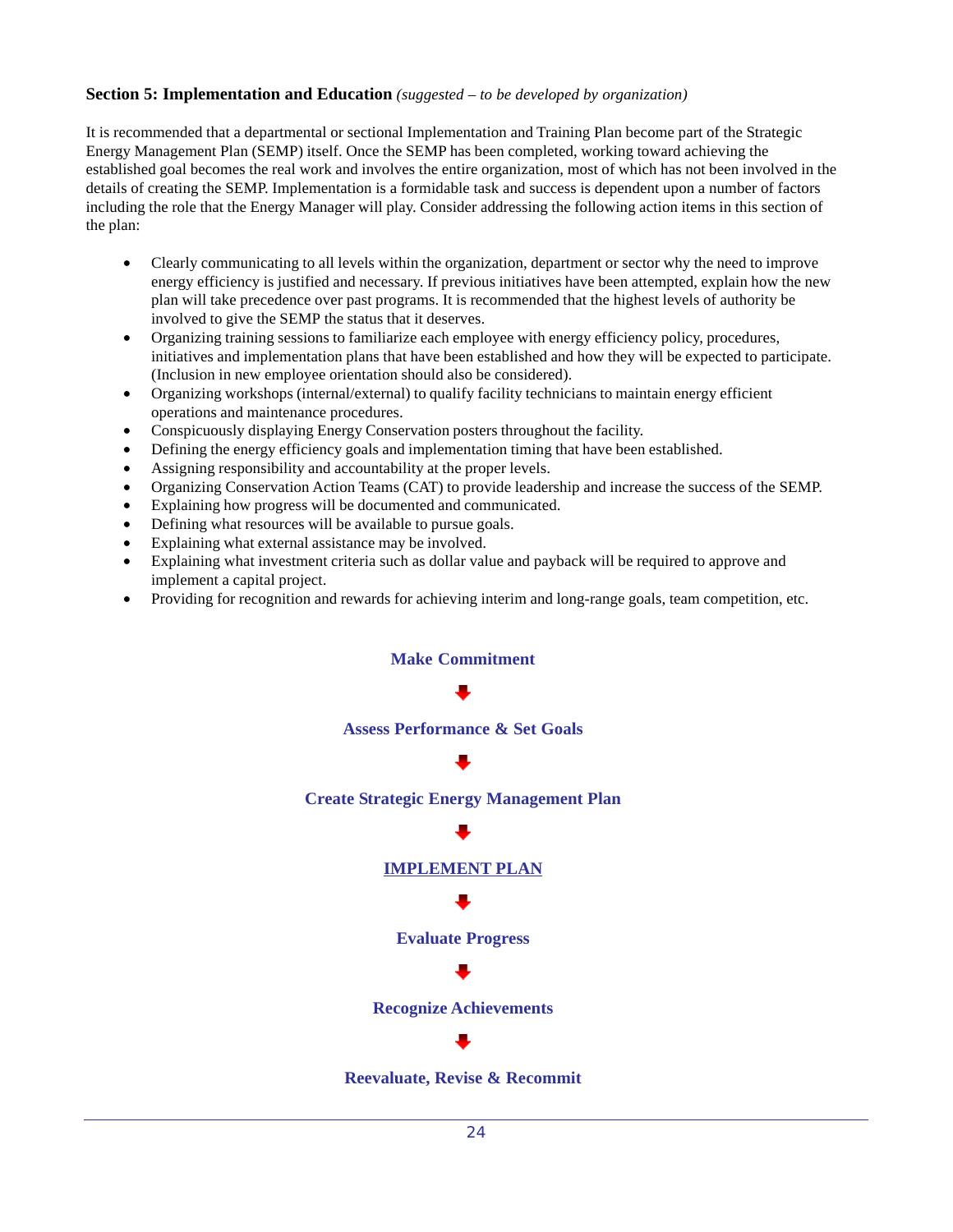# **Appendix A: Resources**

*(suggested – to be developed by organization)*

EPA – Energy Star – www.energystar.gov

U.S. Department of Energy – Energy Efficiency www.energy.gov/efficiency/index.html

State Energy Office, N.C. Department of Administration – www.energync.net

N.C. Green – www.sustainablenc.org

N.C. Division of Pollution Prevention and Environmental Assistance – www.p2pays.org

Federal Energy Management Program – www.eere.energy.gov/femp

The Motor Resource Center – www.motorresourcecenter.net

The Office of Industrial Technology Clearinghouse 1-800-862-2086 clearinghouse@ee.doe.gov www.oit.doe.gov/clearinghouse

Motor Analysis and System Efficiency – http://mm3.energy.wsu.edu/mmplus/default.cfm

Waste Reduction Partners – www.landofsky.org/wrp

Bench-marking Resources:

- Rebuild America www.rebuild.org
- Energy Star Program/EPA www.energystar.gov
- Association of Physical Plant Administrators www.appa.org
- Cooperative Research Network www.crn.org
- Energy Information Administrative/DOE www.eia.doe.gov

Energy Company Rate Updates:

- www.dukepower.com/ncsbus/understand/nc\_rates.asp
- www.progress\_energy.com/aboutenergy/rates/nctariffs.asp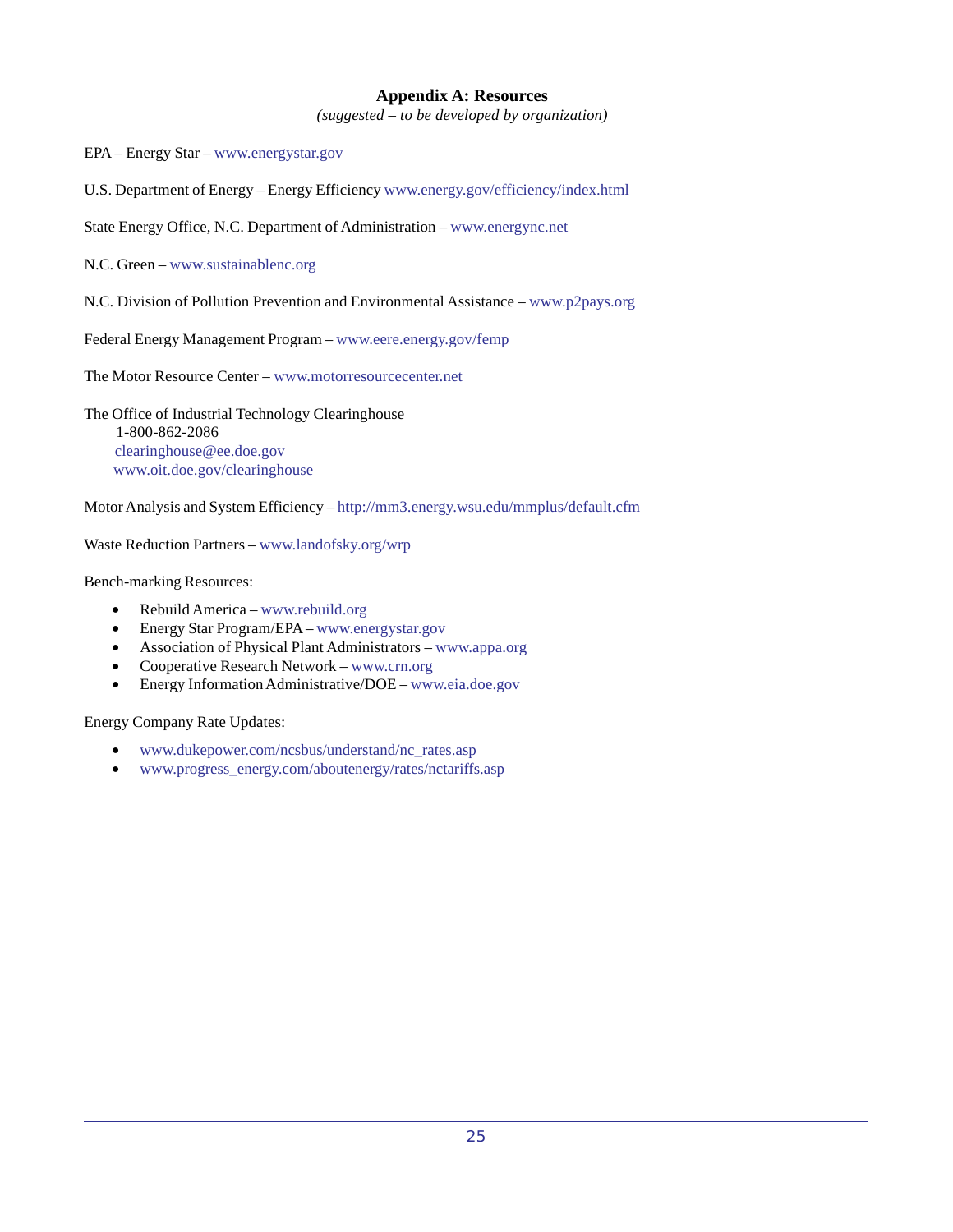# **Appendix B: Environmental Savings**

# **Power Plant Emission Reduction**

Conserving 1,000 kWh will:

- Reduce 1.1 tons CO<sup>2</sup> (greenhouse gases)
- Reduce 5.31 lbs of nitrous oxides (precursor to ozone)
- Reduce 9.07 lbs of sulfur oxides, Sox (acid rain and visibility pollutants)

# **Passenger Car Emission Equivalent**

4,500 kWh/year = carbon dioxide emissions from one vehicle.

# **Forest Equivalents**

 $3,310$  kWh/year = carbon dioxide removed by one acre of forest.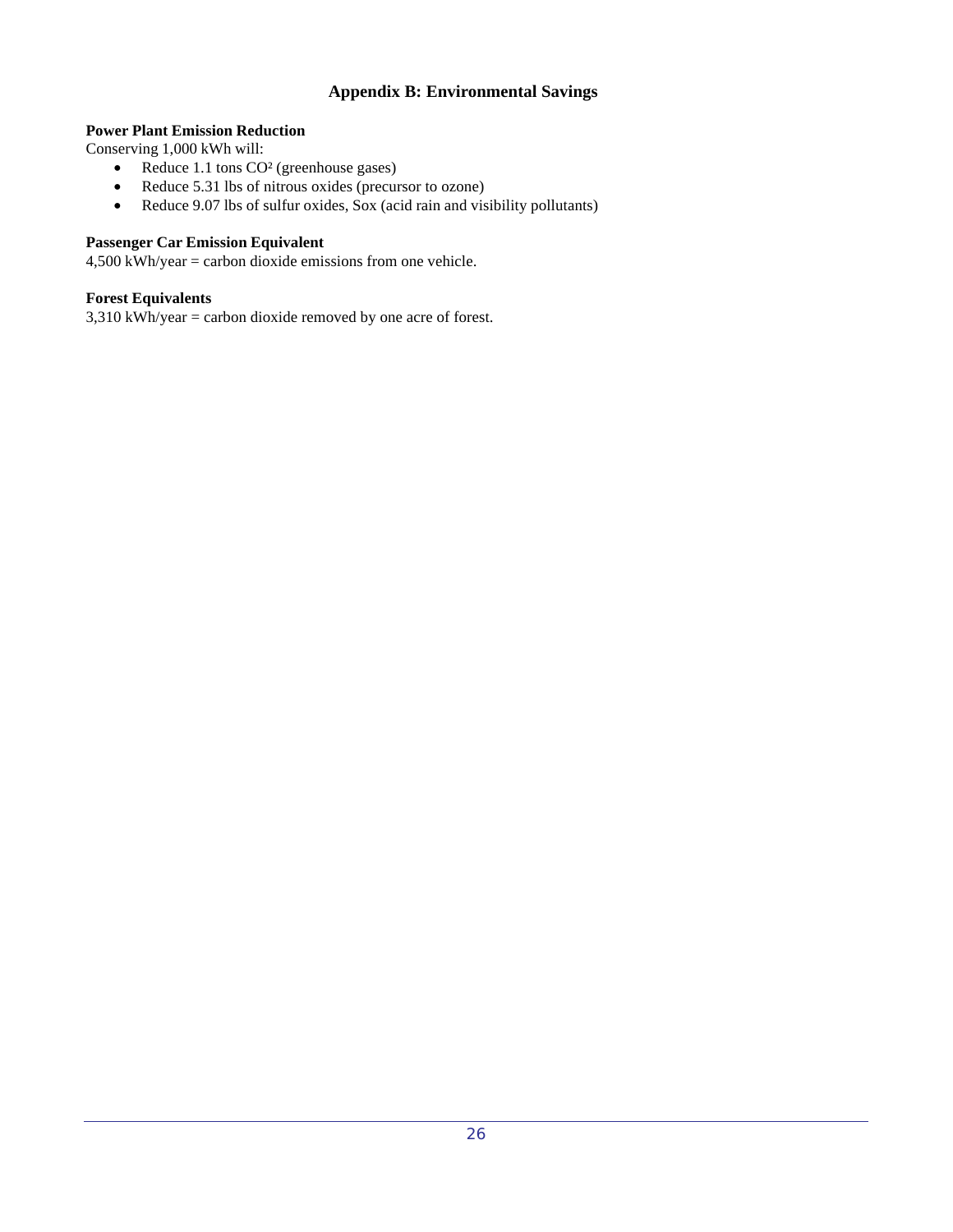# **Appendix C: Conversion Factors**

Fuel Oil =  $140,000$  BTU/gallon  $Coal = 14,000$  BTU/Pound Natural Gas = 1,000 BTU/ cubic foot 1 therm = 100,000 BTU 1 kilowatt kW = 1.341 horsepower (hp) 1 horsepower (hp) =  $0.746$  kilowatt (kW) 1 kilowatt-hour  $(kWh) = 3,412$  BTU 1 ton of cooling power – 12,000 BTU/hour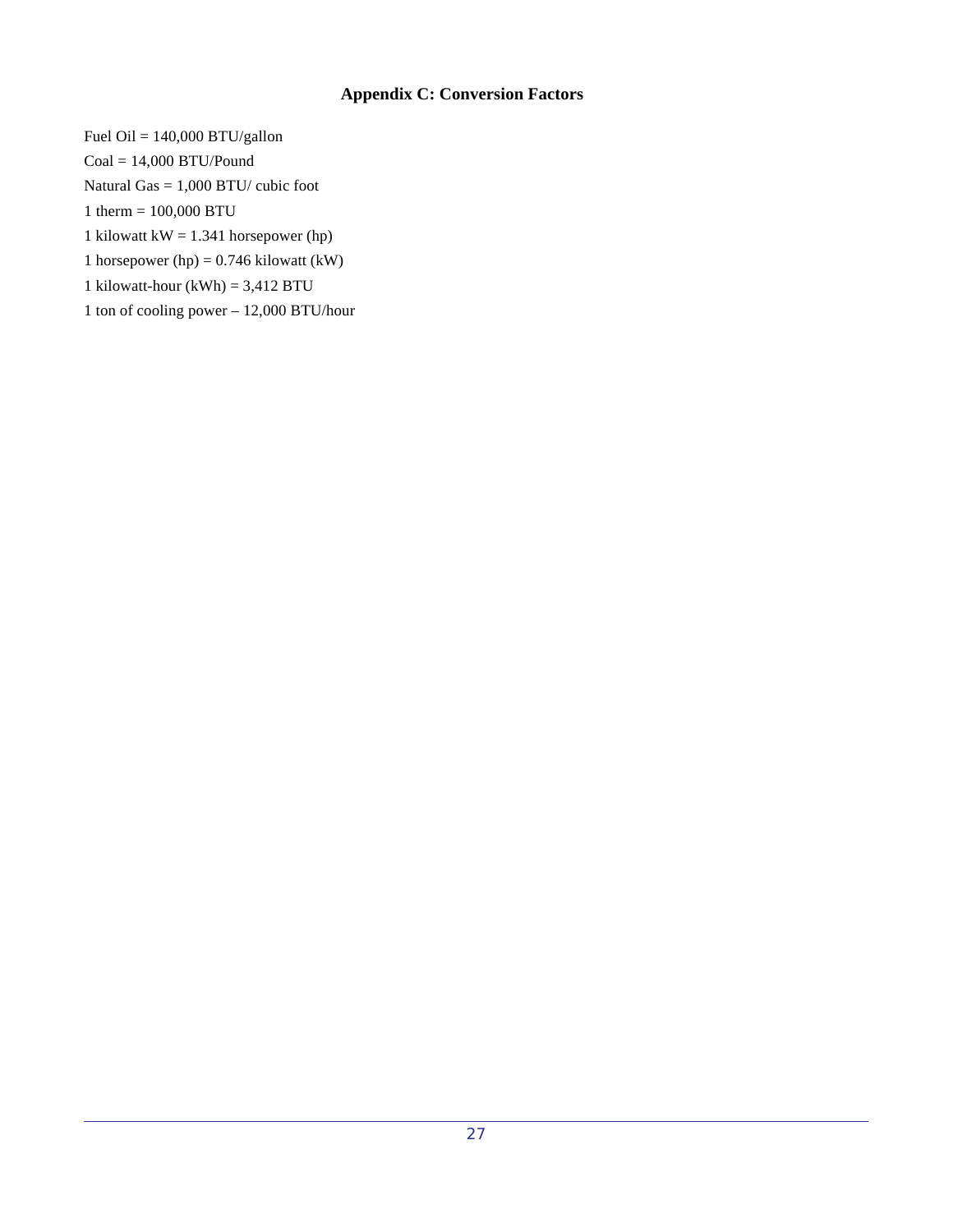# **Appendix D: Energy and Water Benchmarks**

*(Recent 12-month period – to be developed by organization)*

| Site/Sector/Dept. | Area<br>(Square Feet) | Electricity<br>(kWh) | <b>Fuel Oil</b><br>(Therms) | <b>Propane</b><br>(Therms) | <b>Total</b><br><b>Energy</b><br>Costs \$ | Water $(\$)$ | Cost \$/<br><b>Square Foot</b> | Water<br>(Gallons) |
|-------------------|-----------------------|----------------------|-----------------------------|----------------------------|-------------------------------------------|--------------|--------------------------------|--------------------|
|                   |                       |                      |                             |                            |                                           |              |                                |                    |
|                   |                       |                      |                             |                            |                                           |              |                                |                    |
|                   |                       |                      |                             |                            |                                           |              |                                |                    |
|                   |                       |                      |                             |                            |                                           |              |                                |                    |
|                   |                       |                      |                             |                            |                                           |              |                                |                    |
|                   |                       |                      |                             |                            |                                           |              |                                |                    |
|                   |                       |                      |                             |                            |                                           |              |                                |                    |

Once the above information is established, it may be worthwhile to prepare and analyze a table for each site/sector/ department to document the percentage of energy consumed for each service such as HVAC, lighting, hot water, food preparation, process/equipment, miscellaneous, for example, to give emphasis to priorities and opportunities. A starting point will have been established to begin measuring the results of SEMP implementation.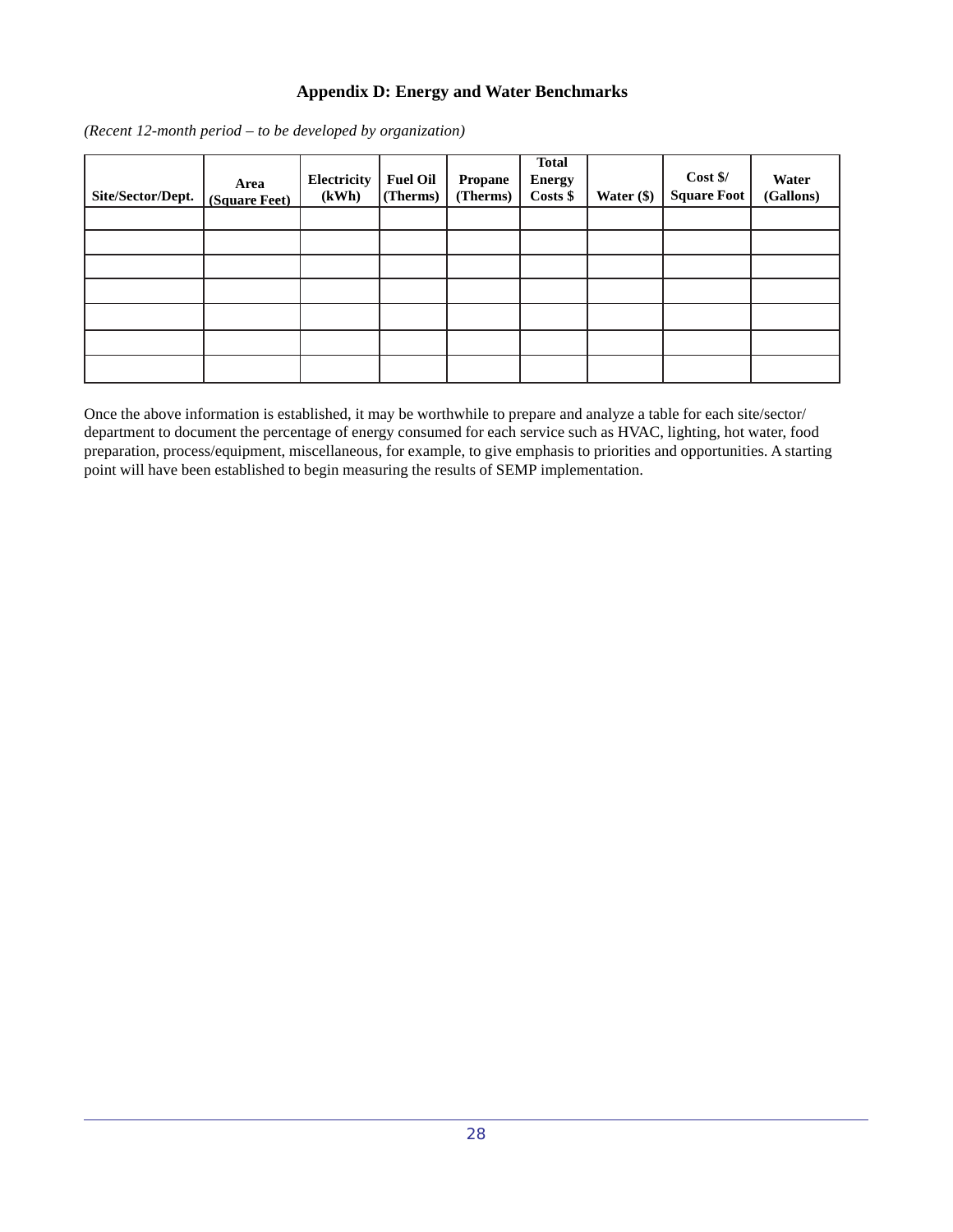# **Appendix E: Explanation of Power Company Services**

(Coops should be contacted directly to review services that they provide)

# **Duke Energy Electric Rates - North Carolina**

Listed below, you will find brief descriptions and copies of Duke Energy Carolinas' currently available rate schedules for non-residential customers.

At Duke Energy, we are available to your business 24 hours a day to assist with questions regarding your service, rate schedule, or billing. If you have questions about the application of electric rates for your organization, please call 1-877- DUKESBC (385-3722).

Website: www.dukepower.com/ncsbus/understand/nc\_rates.asp

# **Non-Residential Services**

#### **Schedule G**

Schedule G is available to any non-residential organization (such as retail stores, professional offices, restaurants, schools, etc). Approximately 80% of Duke Energy Carolinas' small organization customers are on Schedule G.

Billing demand for Schedule G is calculated as the largest of the following:

- 1. The maximum, integrated 30-minute demand in the previous 12 months' bills including the current bill. This is typically known as a demand "ratchet."
- 2. 50% of your Contract Demand. When you apply for service, you and Duke Energy come to an agreement on the maximum electrical demand that could be expected from your business. This reserves capacity for you on the Duke Energy system and allows us to properly size the equipment necessary to serve your business. This agreed-to maximum expected demand is your Contract Demand.

# **Schedule GA**

Similar to Schedule G, Schedule GA also requires your heating and cooling systems to be supplied electrically, where all the electric usage is through a single meter. Service under Schedule GA results in lower average annual prices than Schedule G because Schedule GA has a lower demand ratchet and lower rates that apply in the winter months. Approximately 13% of Duke Energy Carolinas' small organization customers are on Schedule GA.

Billing demand for Schedule GA is calculated as the largest of the following:

- 1. The maximum, integrated 30-minute demand in the current month's bill.
- 2. 50% of the maximum, integrated 30-minute demand in the previous 12 months' bills including the current bill. This would be a 50% demand "ratchet."
- 3. 50% of your Contract Demand. When you apply for service, you and Duke Energy come to an agreement on the maximum electrical demand that could be expected from your business. This reserves capacity for you on the Duke Energy system and allows us to properly size the equipment necessary to serve your organization. This agreed-to maximum expected demand is your Contract Demand.
- 4. 15 kW

**If you are currently on the Schedule G rate but meet the conditions of Schedule GA, you will probably save money by switching to the GA rate.**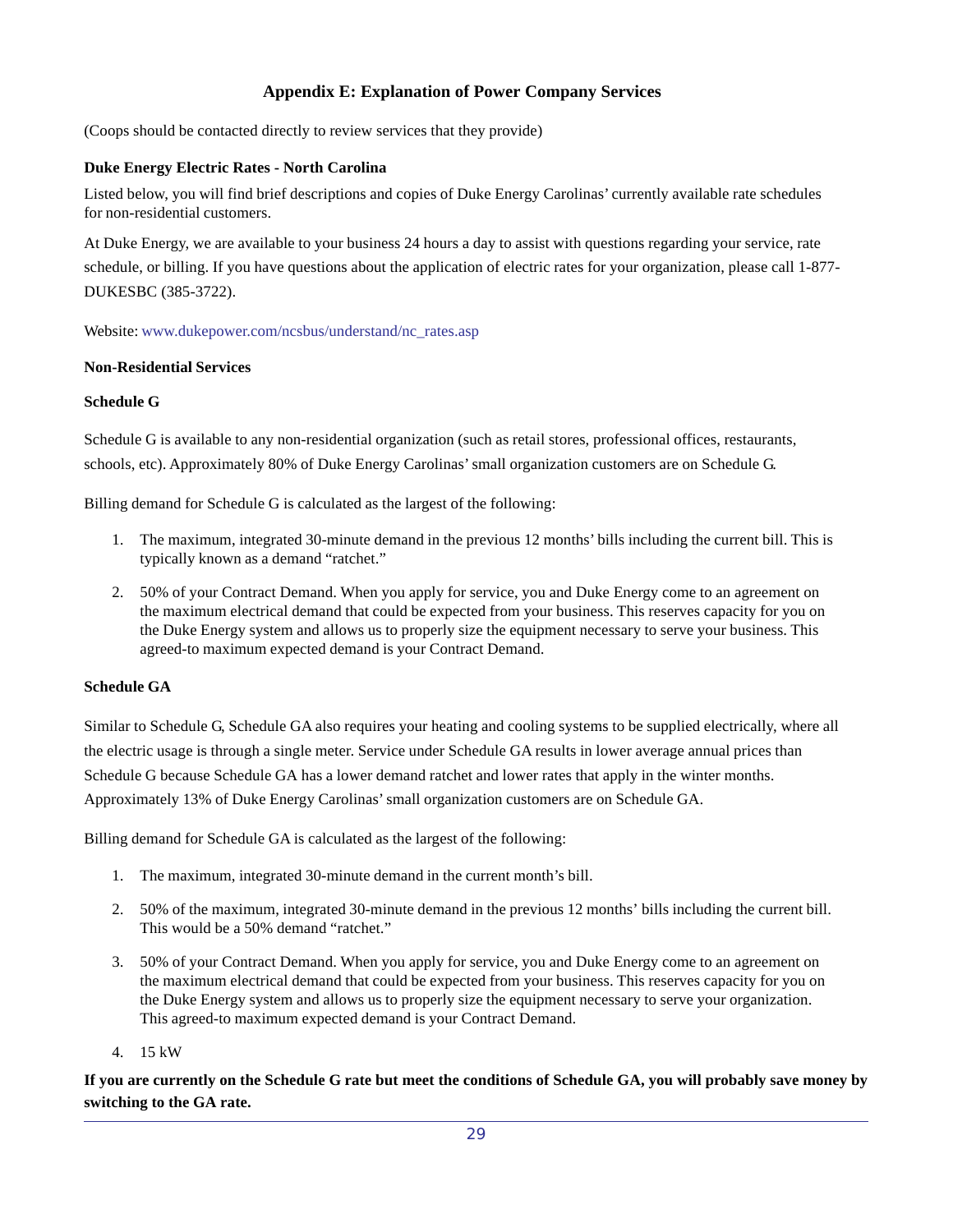# **Industrial Service – Schedule I**

Schedule I is an industrial service schedule available to businesses classified as "manufacturing industries" by the Standard Industrial Classification (SIC) Manual (published by the Federal Government) – provided that more than 50% of the electric usage is for manufacturing processes. Approximately 3% of Duke Energy Carolinas' small business customers are on Schedule I.

The billing demand for this schedule varies depending on how the heating and air conditioning systems are supplied. For customers whose heating and air conditioning are supplied electrically where all the electric usage is through a single meter, billing demand is calculated as the largest of the following:

- 1. The maximum, integrated 30-minute demand in the current month's bill.
- 2. 50% of the maximum, integrated 30-minute demand in the previous 12 months' bills including the current bill.
- 3. 50% of your Contract Demand. When you apply for service, you and Duke Energy come to an agreement on the maximum electrical demand that could be expected from your business. This reserves capacity for you on the Duke Energy system and allows us to properly size the equipment necessary to serve your business. This agreed-to maximum expected demand is your Contract Demand.
- 4. 15 kW

For all other customers under Schedule I, billing demand is calculated as the largest of the following:

- 1. The maximum, integrated 30-minute demand in the previous 12 months' bills including the current bill.
- 2. 50% of your Contract Demand.
- 3. 30 kW

# **Time-of-Use Rates**

# **Schedule OPT**

Schedule OPT (Time-of-Use) is available to any business customer. To encourage a shift of electrical usage from "onpeak" to "off-peak" hours, charges on this schedule vary according to the time of day, day of week, and season in which energy is used. On-peak and off-peak hours are defined as follows for the summer and winter periods:

# **Summer**

June 1 to September 30 Monday to Friday 1 p.m. to 9 p.m.

# **Winter**

October 1 to May 31 Monday to Friday 6 a.m. to 1 p.m.

Approximately 4% of Duke Energy Carolinas' small organization customers are on Schedule OPT. For customers under this schedule, billing demand is calculated as the largest of the following:

- 1. The maximum, integrated 30-minute demand during the applicable summer or winter on-peak hours for the current bill.
- 2. 50% of your Contract Demand. When you apply for service, you and Duke Energy come to an agreement on the maximum electrical demand that could be expected from your business. This reserves capacity for you on the Duke Energy system and allows Duke Energy to properly size the equipment necessary to serve your business. This agreed-to maximum expected demand is your Contract Demand.
- 3. 15 kW

Generally if your business operates during hours outside the typical workday of 8:00 AM to 5:00 PM, five days a week, you may benefit from the OPT rate. Examples of cases in which this would be beneficial are businesses that are open six or seven days a week, such as convenience stores and retail businesses. Businesses with significant energy usage on weekends or during late evening hours, such as the lighting for car lots or recreational businesses like bowling alleys, could also benefit. However, OPT is not likely to be advantageous to customers using less than 2500 kilowatt-hours (kWh) per month.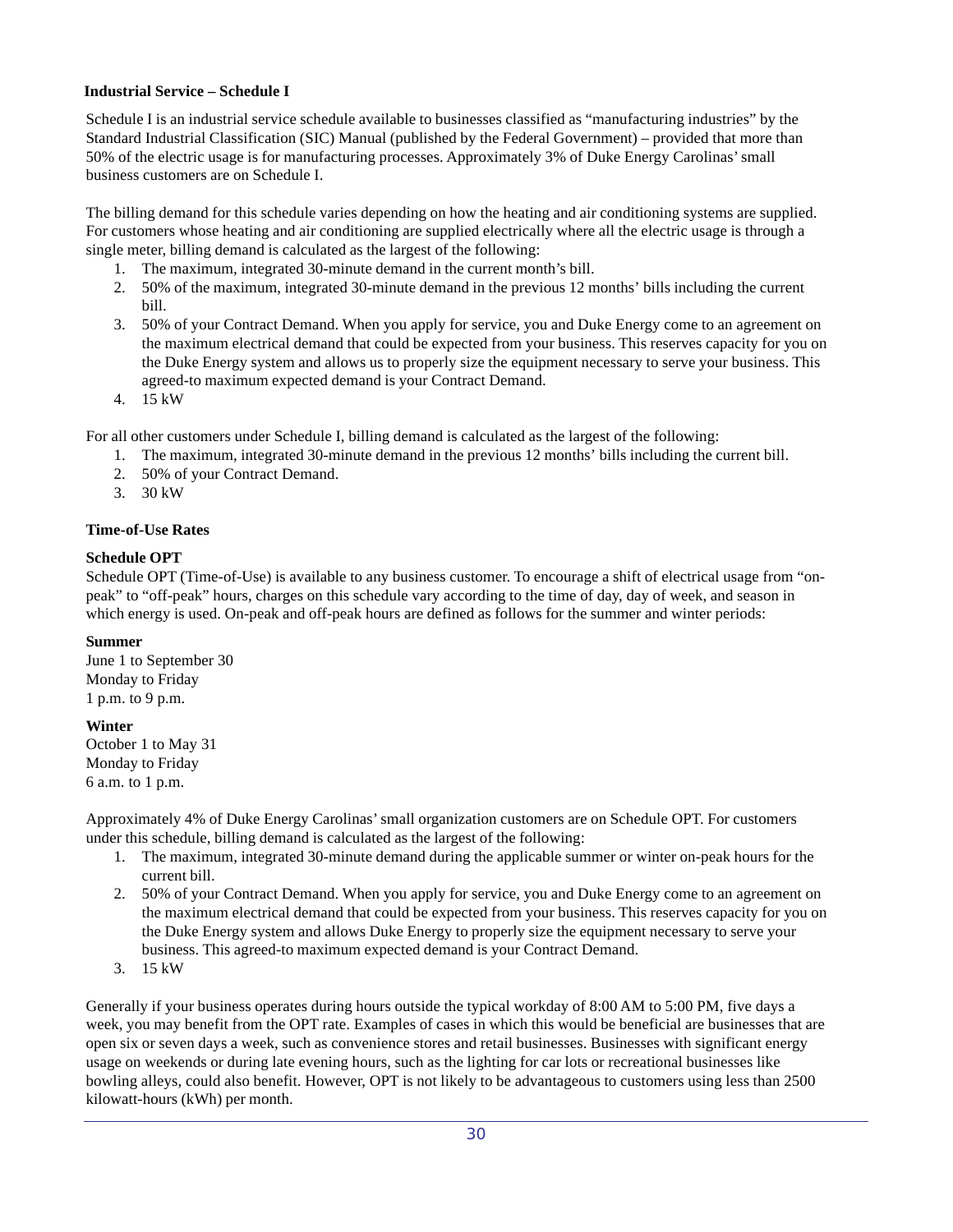# **Progress Energy Carolinas Electric Rates - North Carolina**

# **Non-Residential Services**

Progress Energy Carolinas offers a variety of rate options for North Carolina nonresidential customers. It is your responsibility to choose and qualify for the rate that best suits your needs. Progress Energy Carolinas will, however, be glad to provide you with information to help you make an informed decision. If you have any questions about our General Service Rate Schedules, or if you need assistance in comparing available rate and rider options, please contact our Commercial and Industrial Services Team toll-free at 1.888.326.3344. Complete rate schedules are available on our Web site at progress-energy.com or upon request.

Website: www.progress-energy.com/aboutenergy/rates/nctariffs.asp

# **Small General Service Rate**

This rate is for nonresidential customers with loads less than 30 kilowatts (kW). Monthly bills are based on a customer charge and kilowatt-hour (kWh) charges. The rate is available for a minimum of one year. Whenever the monthly registered demand equals or exceeds 35 kW in two or more of the preceding 12 months or equals or exceeds 50 kW, the Small General Service Rate is no longer available.

# **Medium General Service Rate**

This rate is for nonresidential customers with loads from 30 to 1,000 kW. Monthly bills are based on a customer charge, a kW demand charge and a kWh charge. The bill may be adjusted when the monthly power factor is less than 85 percent. This rate is available for a minimum of one year.

# **Large General Service Rate**

This rate is for nonresidential customers with loads of 1,000 kW or more. Monthly bills are based on a customer charge, the kW demand (with a minimum of 1,000 kW) and the total kWh used. A discount on the kW demand and kWh charges is available if the customer owns the step-down transformation facilities that Progress Energy Carolinas would normally provide for service and meets certain other requirements. The bill is adjusted when the monthly power factor is less than 85 percent. This rate is available for a minimum of one year.

# **Seasonal or Intermittent Service Rate**

Customers with contract demands of 30 kW or greater and energy needs which vary greatly from month to month may apply for this rate. The customer's kW demand for at least two consecutive months must be less than 30 percent of the contract demand or the maximum demand registered in the 12 previous months.

# **Time-of-Use (TOU) Rates**

Progress Energy Carolinas' optional TOU rates may benefit customers who can use a significant portion of their electrical usage during off-peak hours. Monthly bills are based on a customer charge, on-peak and off-peak kW demand charges and on-peak and off-peak kWh energy charges. The kW and kWh charges are lower during off-peak hours. Daily on-peak and off-peak hours differ from summer to non-summer periods. All weekends and eight holidays each year are designated as off-peak periods. These rates are all available for a minimum of one year. Bills under these rates may be adjusted when the power factor is less than 85 percent.

• The Small General Service Time-of-Use Rate is available to nonresidential customers with loads under 1,000 kW.

• The Large General Service Time-of-Use Rate is available to customers with loads of 1,000 kW or more; this rate offers a discount on kW demand and kWh charges if the customer owns the step-down transformation facilities that Progress Energy Carolinas would normally provide for service and meets certain other requirements.

• The All-Energy Time-of-Use Church Service Rate is available to church customers with loads of 30 kW or greater and less than 1,000 kW. Monthly bills are based on a customer charge, an on-peak kWh charge and an off-peak kWh charge.

• The Small General Service Thermal Energy Storage (TES) Rate is a TOU rate available to nonresidential customers with thermal storage equipment used for space conditioning with a total electrical load under 1,000 kW. Thermal storage equipment uses water, ice or other storage media in place of electrical space conditioning equipment such as boilers, chillers, pumps or fans.